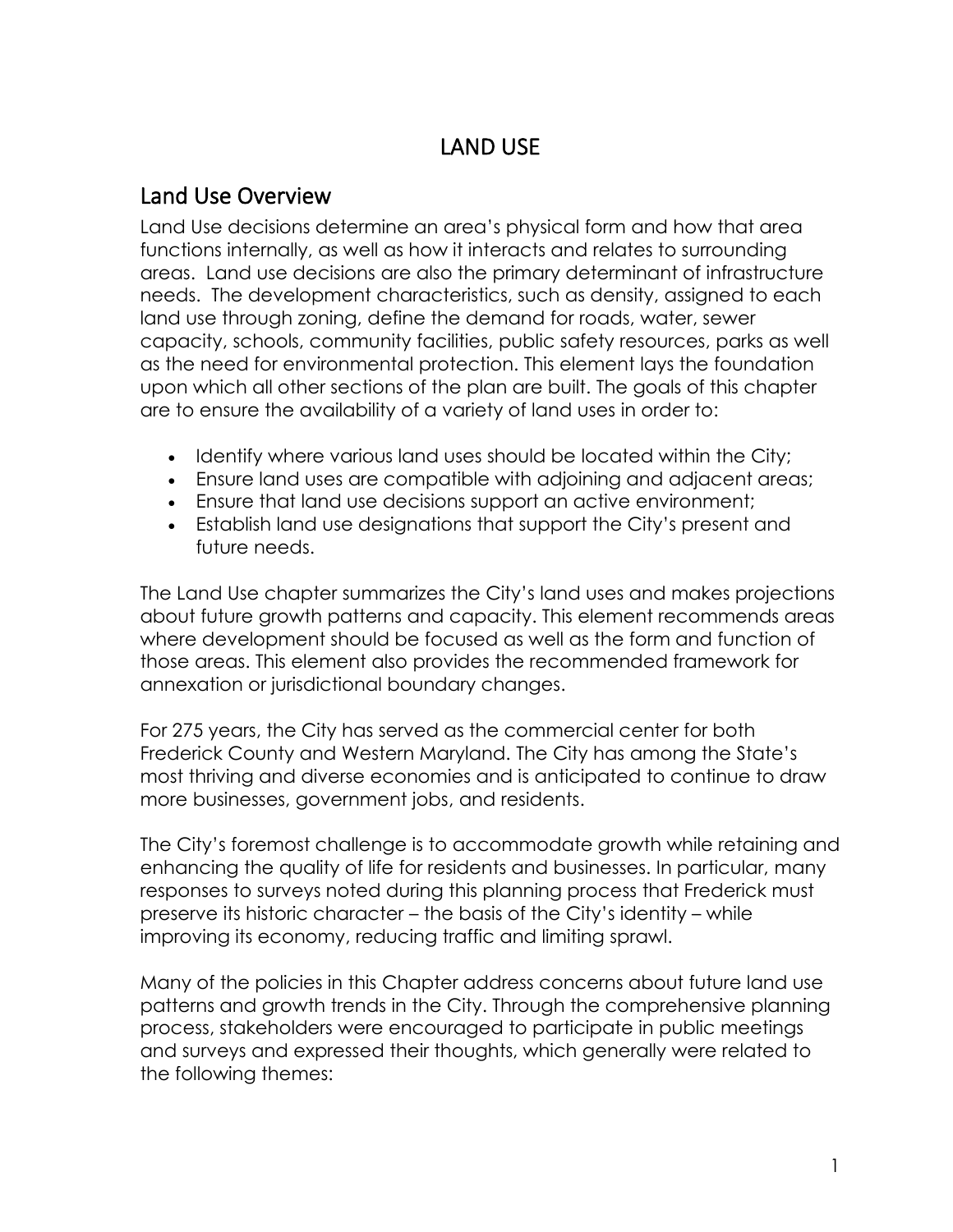- Reducing traffic congestion;
- Encouraging infill and redevelopment in downtown, industrial and aging commercial corridors;
- Investing in utilities in existing neighborhoods;
- Attracting major employment and quality shopping opportunities; and,
- Ensuring a sensitive approach to growth includes the protection of environmental resources.

## Neighborhoods

The City's residential areas represent forty percent of its total land area. Except for the Downtown area, the majority of the City's residential neighborhoods are characterized by lower densities, wider streets, and uniformity in the types of structures and styles. Low-density residential districts drive land consumption rates and generally create the most infrastructure demand. While residential neighborhoods should be protected from incompatible uses, infill development of complementary uses, similar or greater densities, and supporting non-residential uses, should be encouraged and made a priority by the City where suitable.

One of the concerns consistently stressed by residents is the segregation of land uses and the lack of nearby supporting retail and service uses. This segregation of land uses contributes to an increase in the length and number of automobile trips. The City's lower housing densities contribute to the lack of nearby supporting retail and services as retail establishments require a critical mass of residents nearby to invest away from the usual commercial corridors. To remedy this, the Comprehensive Plan generally, and this chapter specifically, promote integrated land use patterns by identifying areas adjacent to transportation routes that are appropriate for a mix of housing, services, and employment. This co-location of land uses can also enhance pedestrian, bicycle and transit mobility, thereby lessening vehicular trips within, to, and from the neighborhoods.

A major theme of this plan is focused on ensuring that new and existing housing is available to serve a diverse population and accommodate the City's growth, particularly the growing need for housing affordable to those in the working class and below. Equally important is the desire to maintain the viable condition of existing housing as it ages to protect the fabric of the neighborhoods.

## City Character

The Downtown area, Frederick's original core, provides for a vibrant mix of land uses, with blocks and buildings that are appropriately scaled for both pedestrians and vehicular traffic. The narrow streets regulate automobile use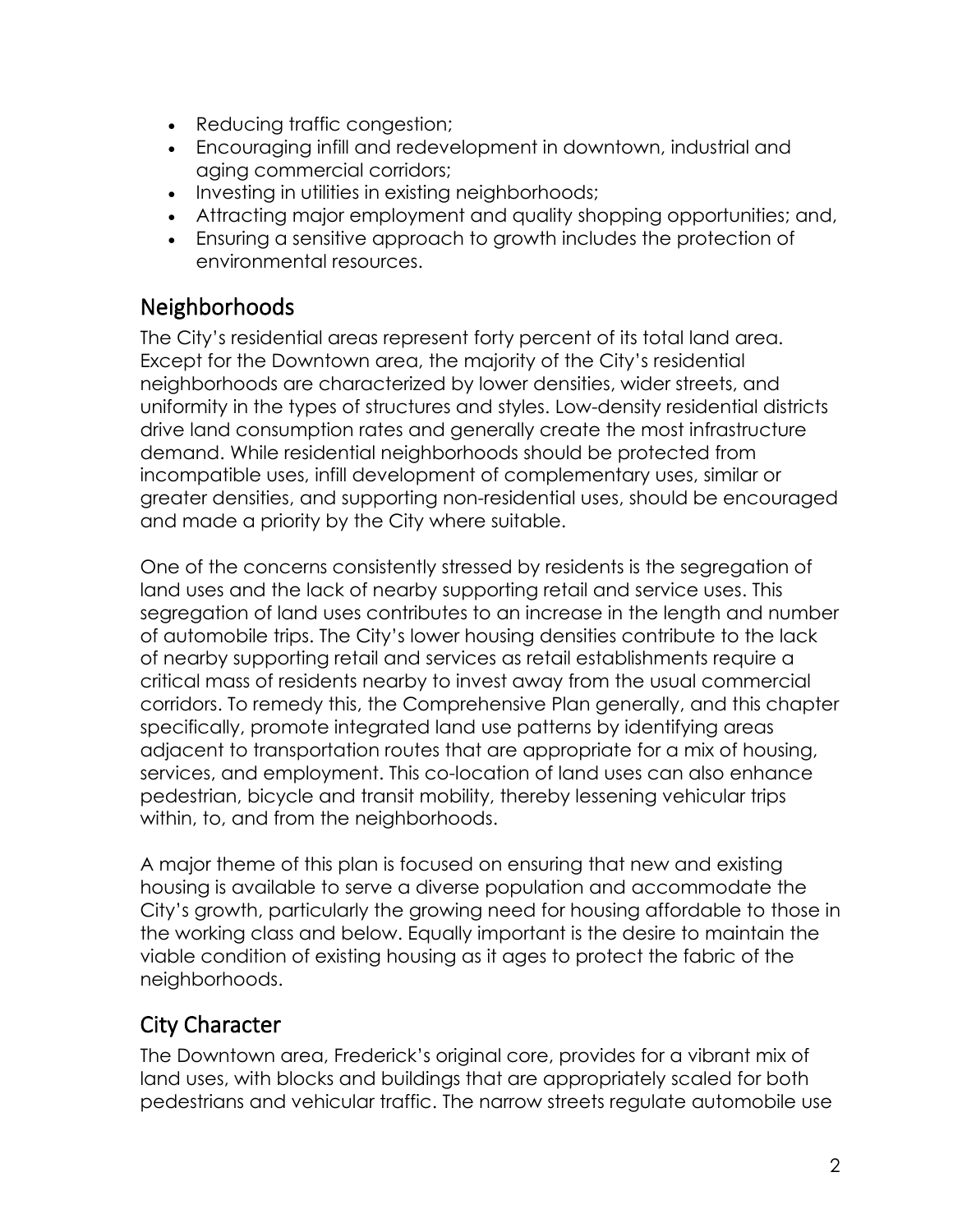and speed and the architectural detailing of the buildings in the Historic District creates an interesting environment for walking. This character can be enhanced by encouraging new and infill development projects that utilize efficient site planning principles; compact, mixed-use designs; pedestrianoriented streets; and architectural features that reflect the City's unique identity.

Major infill redevelopment and new development projects should be reviewed to ensure compatibility with existing and historic development. These areas have contributed much to the City's character and should be equally acknowledged as well as protected. The Historic Preservation and the Community Character and Design elements contain many goals and policies for protecting and enhancing the existing neighborhoods.

The Comprehensive Plan map identifies key City gateways that represent opportunities to signify entry into Frederick. These gateways are located in highly visible areas along the primary routes leading into the City, including US 40, US 15, MD 26, East Street, East Patrick Street, Jefferson Street, West Patrick Street, South Street, Bentz Street, North Market Street (extended), Opossumtown Pike, and Rosemont Avenue. Special consideration should be given to these areas during development or redevelopment and future planning efforts.

### Commercial Uses

Commercially zoned land currently constitutes 8% of the City's developed land. Examples of commercial uses in the City include freestanding retail and service-oriented establishments and businesses located in office buildings and shopping centers. The majority of the City's commercial development is located on major corridors, including:

- The US 40/West Patrick Street/Golden Mile corridor;
- MD 26 and Monocacy Boulevard;
- Rosemont Avenue;
- East Patrick Street:
- 7th Street:
- East Street; and
- Jefferson Street.

The City's commercial corridors outside the downtown express many of the characteristics of strip development: open retail centers, arranged in a row, developed as a unit, containing large parking lots fronting major roadways. These centers tend to be self-contained with few pedestrian connections to surrounding neighborhoods or with one another. The majority of the existing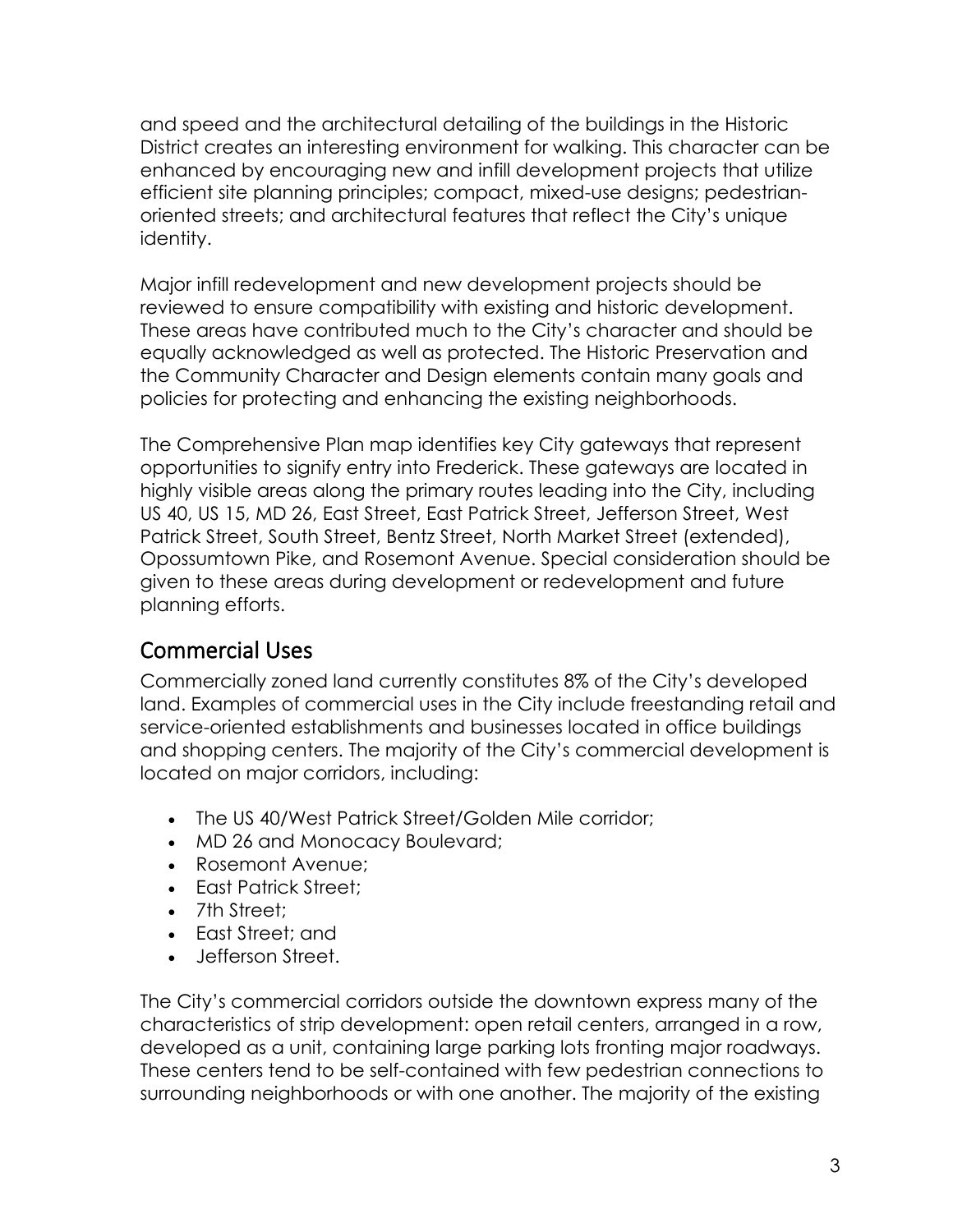strip centers give little regard for efficiently integrated vehicular and pedestrian access.

To provide a more coherent and more attractive environment, future redevelopment along these corridors should be integrated with surrounding businesses and neighborhoods. This integration occurs when buildings are designed so that there are active spaces between parcels and they are connected across property lines to accommodate persons of all ability levels and all modes of transportation, including the pedestrian and bicyclist.

## Industrial Uses

Light industrial and heavy industrial uses account for approximately 8% and 1%, respectively, of the City's land area. Due to the City's current boundary limitations and the predominance of residential and commercial areas, the focus for the land use plan is on attracting and maintaining compatible light industrial areas.

Despite its small footprint, the existing heavy industrial activity serves an important role in the City's diverse economy. Intense industrial activity is located almost exclusively southeast of Downtown and the few heavyindustry land uses that currently operate in the City are encouraged to continue, however, future expansions should be sensitive to nearby land uses. In areas with existing Heavy Industrial (M2) zoning, the City should consider increasing the landscape and screening requirements. An additional option is to require building expansions to be compatible with and reflective of the character, materials, and features of Frederick.

The City's Light Industrial (M1) zoning district includes a variety of nonpolluting uses such as warehousing; automobile repair; assembly operations; research and development establishments; and related office uses. The mix of industrial uses permitted in this district provides flexibility in location and design and allows transition between less intense and more intense uses. Over time, the evolution of environmental laws, business licensing and modernization of industrial processes have made them less of a nuisance to nearby properties because they create less pollution and noise.

As technology and commerce continually evolve, the City should ensure that it is in a competitive position to capture the potential demand for fulfillment warehouses and data centers. This could involve a variety of incentives including a preference for annexations that include light industrial land to accommodate these uses or encouraging redevelopment that comprises fulfillment to meet the needs of the users and provide quick deliveries to our residential neighborhoods.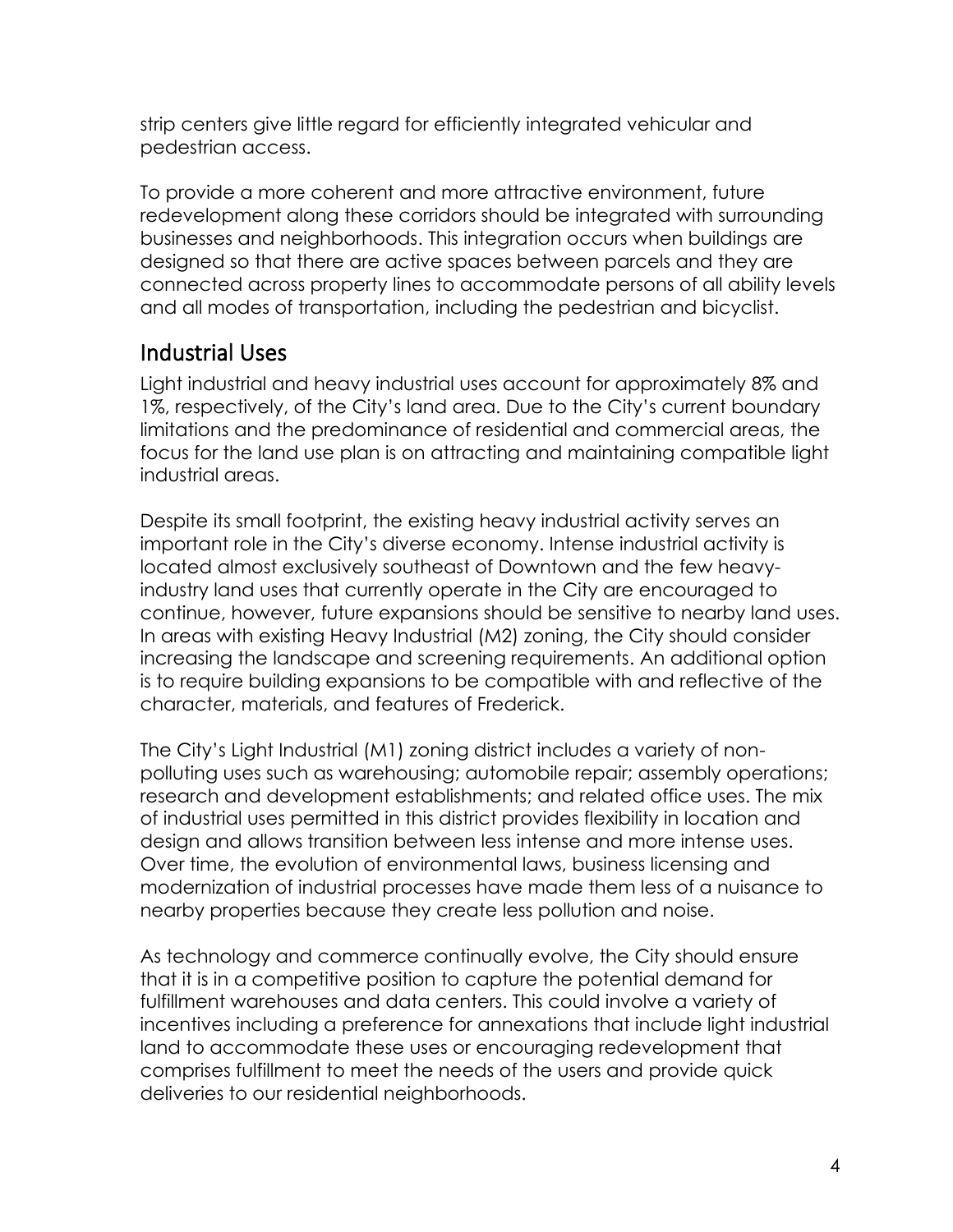## Vacant Land

Currently, there are 2,483 acres of vacant land in the City. There were 1,108 acres of vacant land in the City in 2009, and 3,200 acres that were vacant in 2003. The increased acreage is a result of annexed parcels that contain improvements of less than \$10,000. It should be noted that this figure includes the Downtown area (DB and DBO) where, in many instances, buildings have been built across multiple property lines. The acreage also includes institutional (IST) uses. Excluding Downtown, IST, and constrained land (land that contains features that render some or all of it unbuildable), approximately 2,002 acres of vacant land area is available for development; 1,008 for non-residential and 866 acres for residential.

[Insert vacant land acres/use table]

Simply totaling the City's vacant acreage can be misleading, however. Of the vacant developable land, there are few lots over 25 acres. The scarcity of large tracts may pose barriers when major employers seek to relocate to the City. Medium-sized lots (three to 25 acres) allow for creative development opportunities that have the most potential to add to the unique character of the City.

As the amount of vacant land diminishes, it is important that the City encourage redevelopment and investment into underutilized parcels. As development pressures shift, it is vital to rebalance the housing inventory between greenfield development and vacant parcels that are ripe for redevelopment. As discussed later in this chapter, the City should take a calculated approach to annexing greenfield development to ensure an appropriate amount of development pressure remains on the existing vacant lots and underutilized parcels where existing infrastructure is located.

Additionally, the City should encourage the consolidation of lots during development and redevelopment of properties. The advantages of consolidated development include controlled access, more efficient parking, cohesive architectural design, and improved landscaping.

Insert Zoning Map

Insert Zoning Allocation Table (Parcels, Acres, Percentage)

## Employment

The City must remain competitive and flexible to increase the number and variety of local jobs and diversify Frederick's economic base. To do so, the City must continue to maintain enough non-residentially zoned land and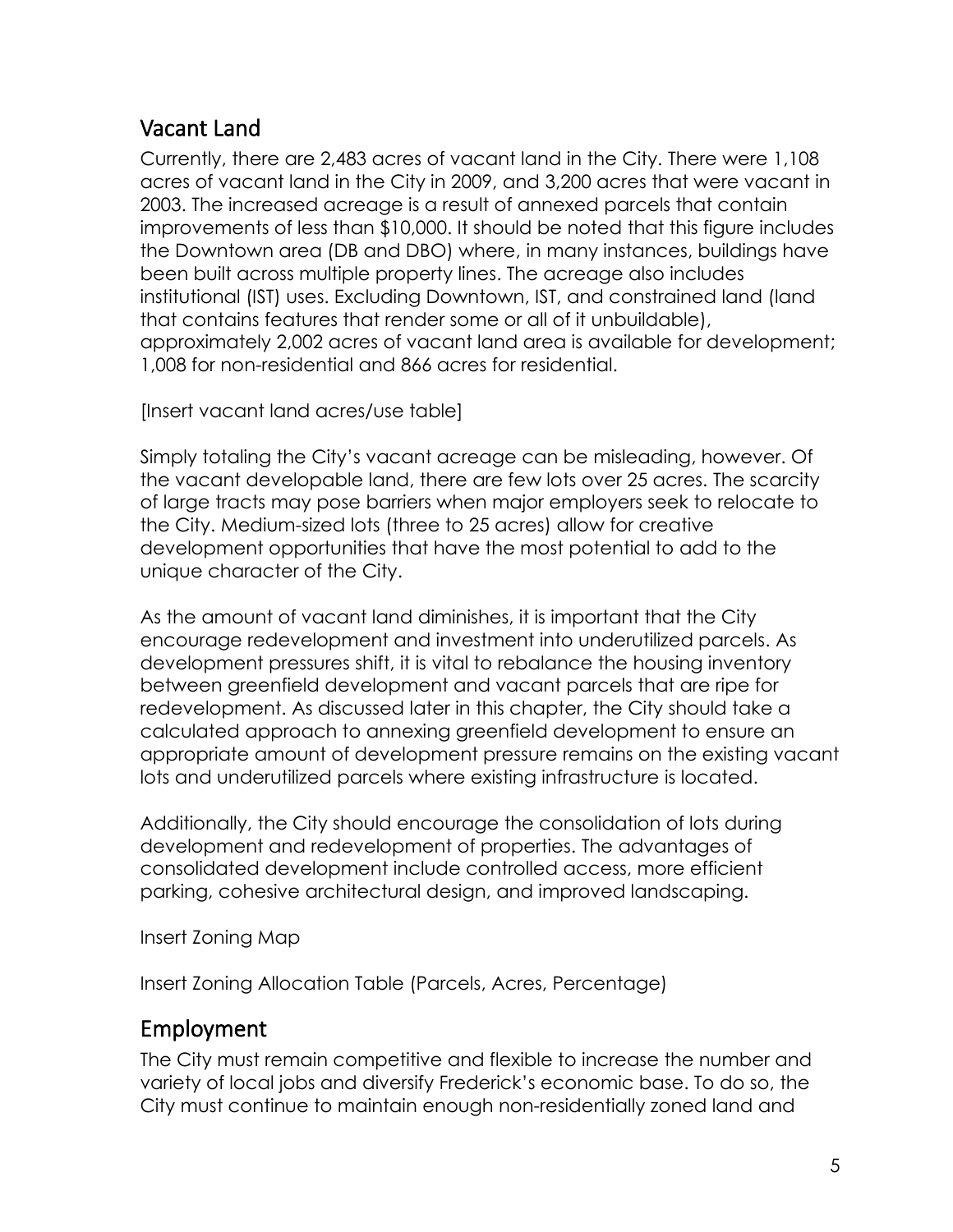land areas that are suitable and compatible with a mixture of non-residential uses. It must also provide incentives that encourage a variety of employment opportunities. As discussed in the Transportation Element, while Frederick has 55% more workers commuting into it during the day than do commute out of it, that proportion has decreased since 2010. It is vital that the City, as it adapts to the changing region, continues to attract and retain employers to supply jobs to its residents.

## **Mobility**

A functional transportation system connects residents to employment, schools, commercial services, and leisure activities. The ability of residents to travel to these services is critical to the economic vitality of the City. However, transportation infrastructure is not always integrated into the community fabric. This lack of integration is most evident in the built environment, where transportation and land use intersect. The planning and development of transportation improvements have not always considered quality-of-life impacts, including accessibility for local residents. As discussed later in the Transportation Element, a master Streets Plan is recommended to allow for a more fine-grained and redundant road network, considering all modes of transportation and their relationship to the neighborhoods they serve.

## Land Use Issues

The City has historically maintained steady growth enabling accurate population and housing forecasting. This allows the City to most effectively plan where and how growth occurs in the future. Historically, the City has positioned itself well when compared to nearby communities. As indicated in the survey, Frederick's residents are satisfied with the quality of life, rating their experience 4 out of 5 stars. A majority say their quality of life has remained the same or improved since moving to the area.

As has always been the case, many challenges face the City as it confronts its future, including the pressures of regional suburban growth, traffic congestion, and a shortage of affordable housing. The City also must be prepared for global issues such as climate change and the dramatic uncertainties it brings. This plan is particularly important because the City is poised to continue to grow in a time when technologies are advancing at the most rapid pace in history. The City must remain flexible to adapt in a quickly evolving environment yet encourage growth that will be sustainable and resilient in a time of uncertainty.

The following are key issues facing the City that the Land Use Element will aim to resolve: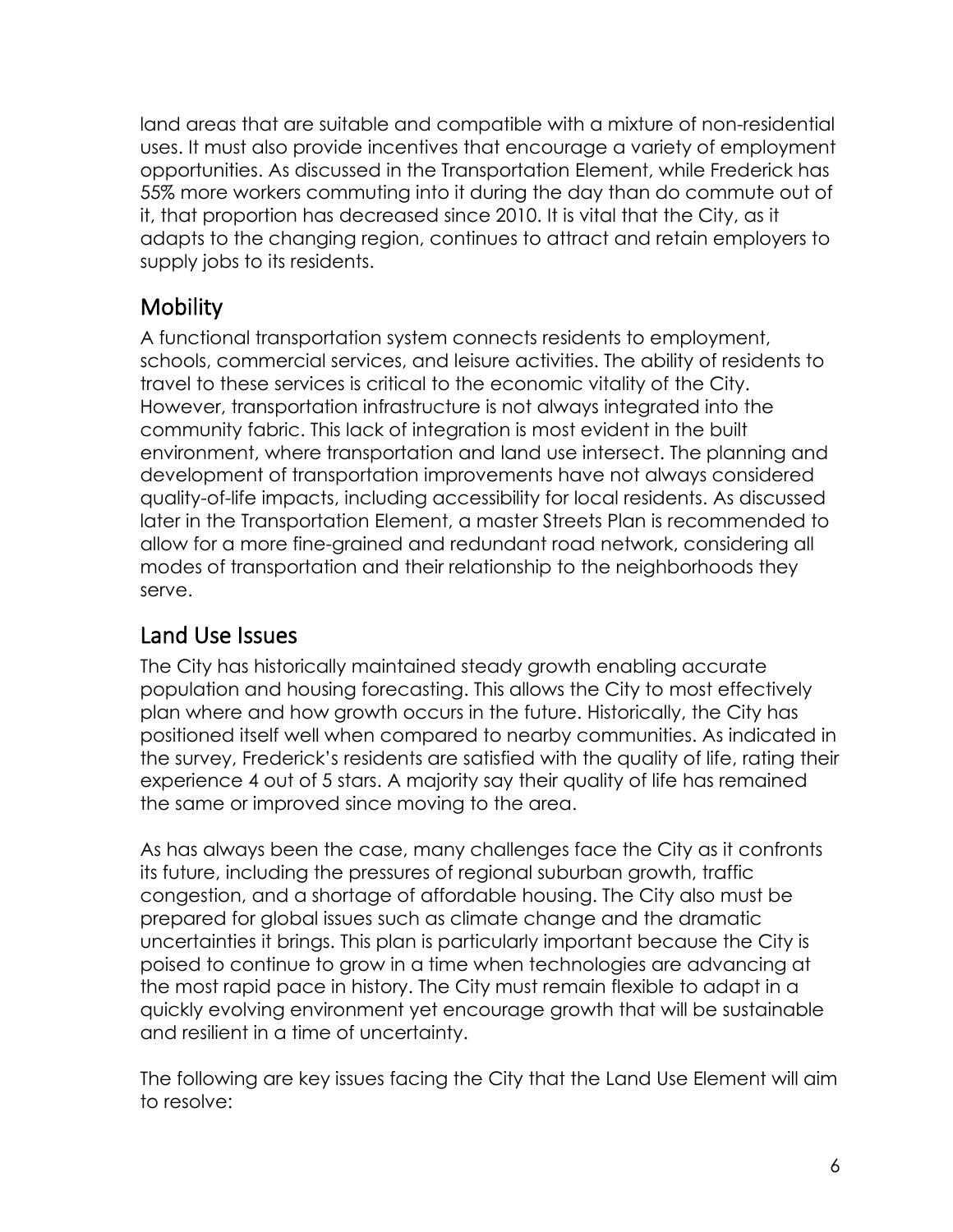- The Land Management Code may lack the tools necessary to support compact growth and provide an efficient development process.
- The Zoning Map and Land Use Matrix may be out of tune with actual land use patterns and demand.
- Outside of downtown, high-volume corridors have become lined with disconnected strip centers that, rightly or wrongly, are often perceived to have poor performance.
- The lack of land use and transportation coordination has led to traffic congestion and poorly examined infrastructure investments.
- Current mixed-use regulations may not achieve the desired active environment and design.
- Local codes and fees may not encourage or incentivize appropriately dense infill development and redevelopment.
- Local and regional transit agencies have seen declining or flat ridership, which may be caused or exacerbated by a lack of density near their hubs.
- Most residents live in neighborhoods that have no meaningful walking or biking connections to jobs, shopping, and recreational opportunities.
- Annexations have provided enough housing for certain residential markets, but the extension of services and utilities may become a burden on the City in the coming decades.
- Changing demographics and the evolving economy require a greater diversity of housing choices in both existing neighborhoods and new developments.
- How the City might continue to encourage major employment opportunities with high-tax-yielding companies, such as research and development and technology firms.
- Mitigating the effects of existing dead-end street systems with compatible uses.

These issues are addressed by the goals and policy recommendations of this Chapter. Its recommendations to allocate funds for expert studies, make legislative changes, and shift policies are aimed at systematically encouraging a prosperous built environment. The major recommendations of this chapter include:

- Adopt Small Area Plans for all parts of the City;
- Accept annexation petitions in a timed and calculated manner;
- Implement the Small Area Plan visions through the adoption of Form-Based Code overlay districts;
- Introduce new mixed-use land use designations to encourage a mixture of uses in tune with the projected development patterns;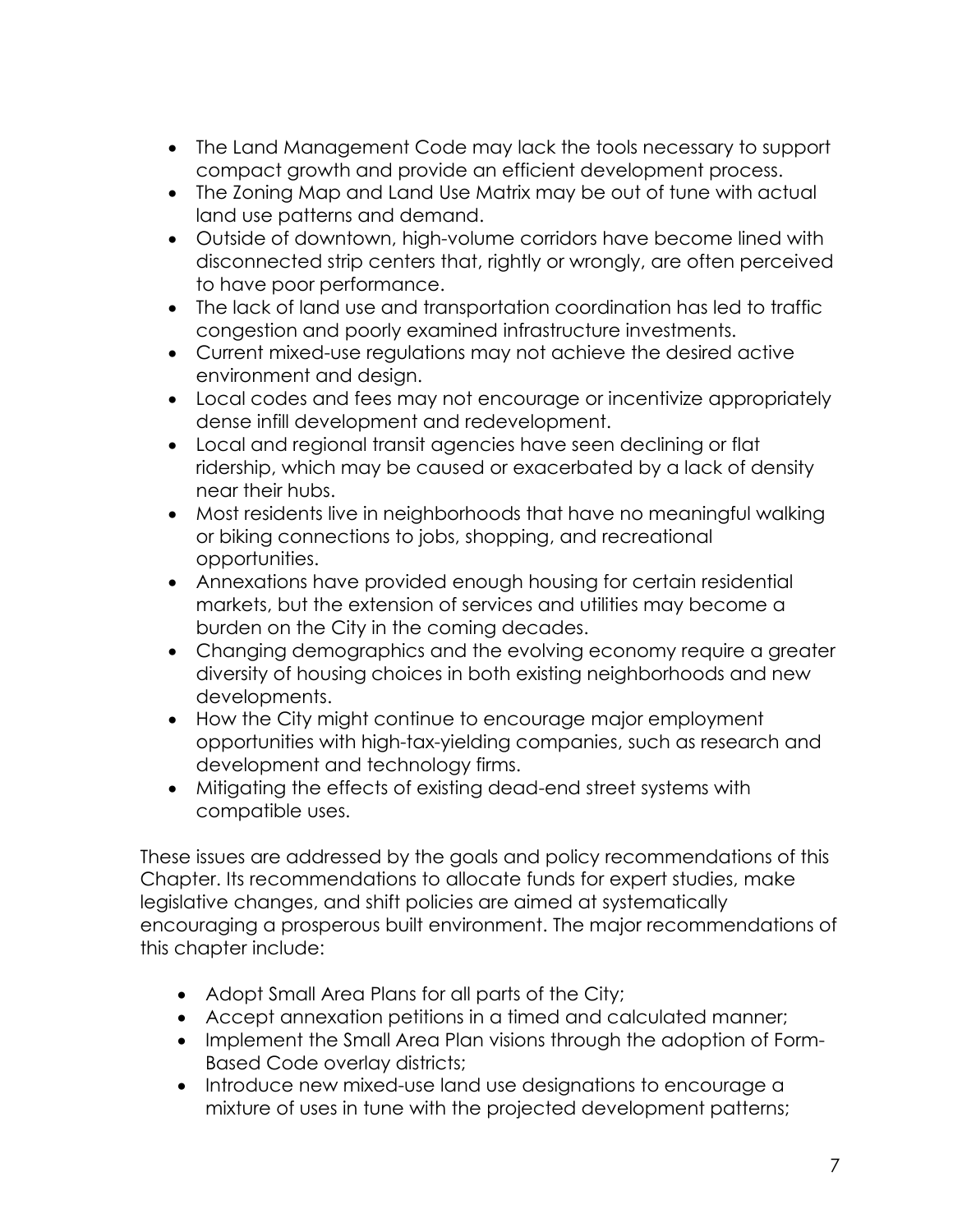- Examine residential density regulations around transit hubs and areas to support the traditional downtown core; and
- Examine fee structures to encourage diverse housing choices, infill, and redevelopment.

## Area Planning

Comprehensive plans are intended to be a vision for the entire community and tend not to focus on the level of detail required to guide specific development and improvements at the neighborhood level. To accommodate such fine-grained planning needed to accomplish the broader comprehensive plan goals, the 2010 Comprehensive Plan update launched the Small Area Planning initiative.

Area plans provide guidance for the appropriate uses and design configurations for a particular planning area. For example, the policies for each area can be tailored to provide locations for those uses and services lacking within an area. The vision and goals of Area plans are implemented largely through private investment and development. However, they also guide infrastructure improvements through the Capital Improvements Program (CIP) process, which is the mechanism through which most public improvements are funded with local dollars.

[Insert bump out of Strategic plan goal about small area plans]

This Plan will build upon the policies of the 2010 Comprehensive Plan to make it much more inclusive. The small areas designated for additional planning efforts in 2010 concentrated on corridors; this Plan has expanded those boundaries to include the neighborhoods adjacent to the corridors and included every neighborhood in the City into a small area that will receive additional study. Each of these areas has its own character that should be protected and enhanced as new development or redevelopment occurs.

The inclusion of the surrounding neighborhoods should not be a sign that they need redevelopment. Rather, including surrounding areas allows for a more detailed look at connections into the corridors or enclaves in the neighborhoods that may need additional City resources or attention.

The small areas consist of the following:

### **1- EAST FREDERICK**

East Frederick is characterized by a wider range of activities than in any other section of Frederick. Like most economically active parts of the City, there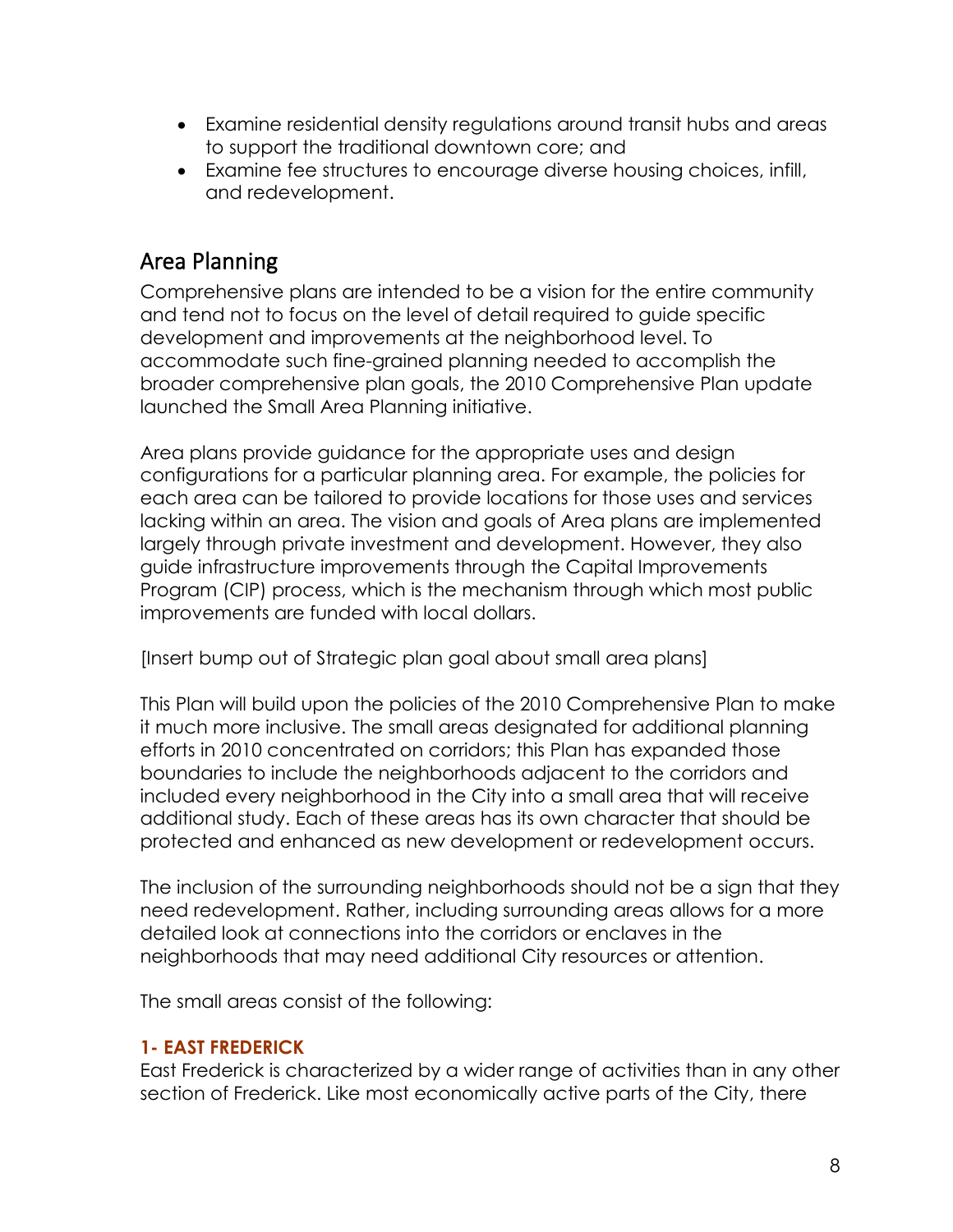are retailers and offices as well as historic and modern residential neighborhoods. Unlike other sections of the City, East Fredrick is home to manufacturing, wholesale trade, and other industrial-type uses. East Frederick is also unique in that it contains the Frederick County Fairgrounds, Frederick Municipal Airport, and the MARC rail hub.

Preserving and supporting many of the elements of the current mix of uses is a central policy of the East Street Corridor Small Area Plan (ESCAP), a plan that was adopted in August 2017. The purpose of the ESCAP is to provide a guide for new development and redevelopment. The plan includes recommendations for the future of the corridor, including the location of new buildings and their appearance; how to enhance existing development; and how to ensure compatibility between uses in a mixed-use environment. Also contained within the plan are suggestions for improvements to the road network, streetscape, and for the inclusion of public amenities.

Since the adoption of the 2010 Comprehensive Plan and the ESCAP, development pressure seems to be increasing in this area and it may become a prime location for the extension of Downtown. Future planning efforts should concentrate on the implementation of the plan in coordination with East Frederick Rising, a nonprofit organization guiding the vision for the area. As the City pursues a Form-Based Code, East Frederick Rising may be the most suitable small area to launch those efforts.

### **2- THE GOLDEN MILE**

The US 40 corridor has significant, but somewhat inefficiently designed commercial uses serving approximately 61,000 people within a three-mile driving radius. The corridor is characterized by a lack of connectivity between commercial uses which discourages pedestrian access between neighborhoods and adjacent commercial areas. A perception of crime and overcrowding in adjacent residential neighborhoods is also prominent.

The Golden Mile Small Area Plan adopted in January of 2013 focuses on guiding new development and redevelopment of the aging commercial corridor. It also provides a street network and transportation opportunities to reduce traffic congestion on main arterial roadways and provide more efficient access to adjacent properties and neighborhoods.

As the largest concentration of commercial land use in the City, this area deserves to be a high priority for implementation of the small area plan and adoption of a Form-Based Code to allow flexible and efficient redevelopment of the corridor. In addition to planning documents, there may be other programs and incentives that the City can implement to encourage redevelopment of this corridor.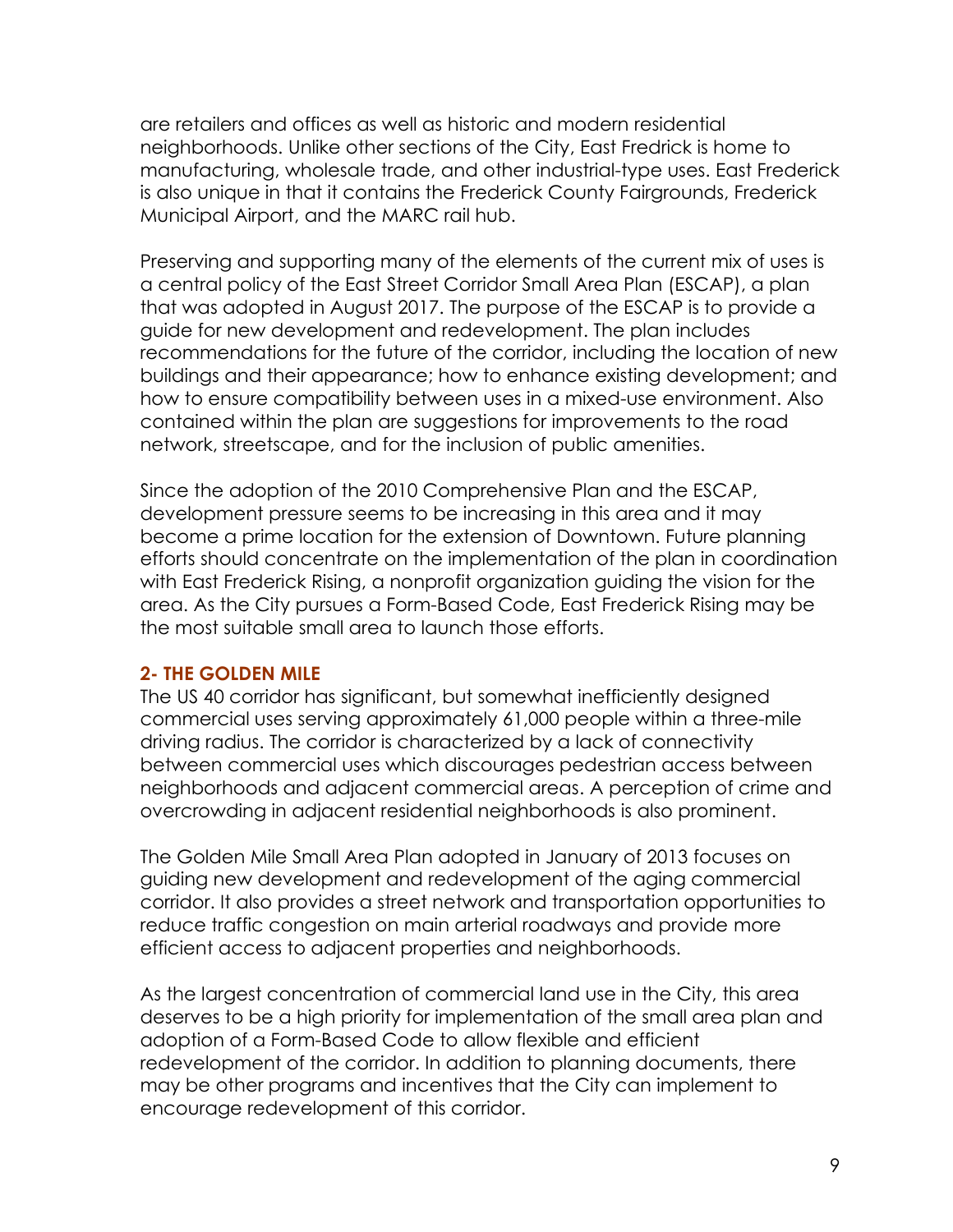### **3- JEFFERSON STREET CORRIDOR**

Jefferson Street serves a dual role as a principal transportation corridor and as a concentrated commercial area serving adjacent neighborhoods. As a southern gateway to the City and the Downtown area, the principal needs in this area are to provide opportunities for more substantial levels of redevelopment in strategic locations and to provide a defining character for the area.

### **4- ROSEMONT AVENUE CORRIDOR**

The key issue in this area is the potential impact of future Fort Detrick expansions (or potential contractions) on adjacent neighborhoods. While currently characterized by isolated suburban commercial and strip development, as the Fort expands there are infill and redevelopment opportunities along this corridor. As redevelopment occurs, there will be opportunities to mitigate the impacts of congestion on Opossumtown Pike, Seventh Street, and especially Rosemont Avenue.

### **5- NORTHWEST AREA**

This area is bordered by the jurisdictional boundaries to the north and west, US 15 to the east and the southern intersection of Taney Avenue and Heather Ridge Drive to the south. It encompasses commercial areas adjacent to Opossumtown Pike, Thomas Johnson Drive, Hayward Road, and the new Monocacy Boulevard overpass. In the past 20 years, much of the growth in this area of the City has been suburban single-family, including the Willow Brook, Tuscarora Creek, North Crossing, Clover Ridge, Cannon Bluff, Homewood, and Crum Farm and commercial corridors to serve the new neighborhoods.

It is assumed that the new Monocacy Boulevard overpass will drive new development and redevelopment of many of the commercial corridors. The area has also experienced an influx of age-restricted housing units that must be considered when planning for future connections, public services, and amenities.

### **6- NORTHEAST AREA**

In the last 10 years, this area of the City has experienced the most growth. Confined by the Monocacy River to the north, east, and south, and US 15 to the west, creative residential and infill developments have substantially built out this area. Several annexations brought valuable commercial and "mixeduse" development consisting of Clemson Corner and Market Square. This spurred nearby growth with the Spring Bank and Bowersox subdivisions and the Walmart shopping center. Other residential subdivisions have built out including Wormans Mill, Dearbought, and the Main property.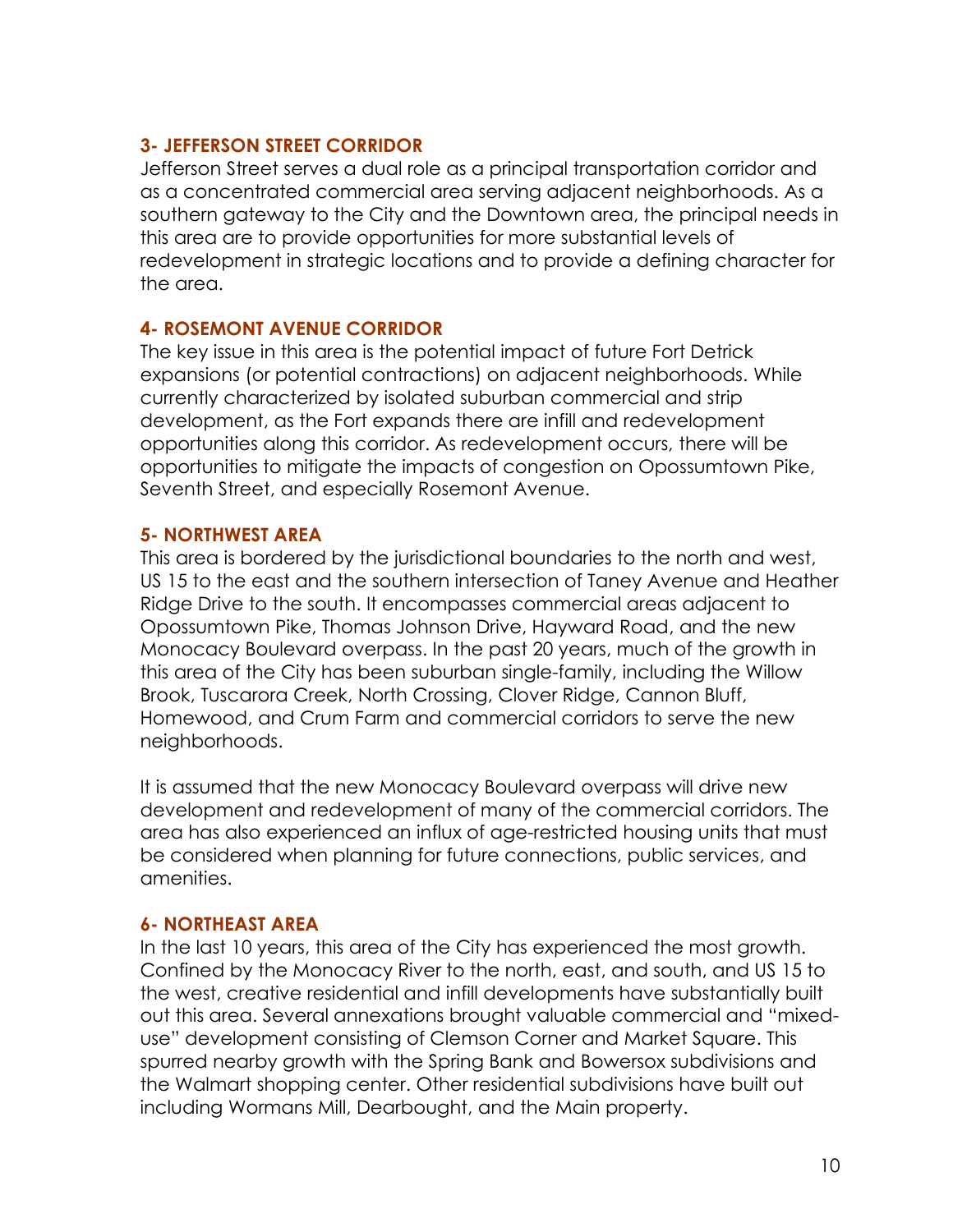### **7- DOWNTOWN FREDERICK**

Frederick's central business district has a unique combination of residential and business uses and contains the City's historic core. An important goal for this district is the enhancement of its economic vitality through continued promotion of historic preservation, the arts, neighborhood amenities, and appropriate design issues. This area could also benefit from the establishment of Land Management Code regulations intended specifically for "downtown" districts distinct from those regulations applicable to more suburban districts of the City. Additionally, residents and merchants alike have noted that redevelopment should be focused on several significant properties (for example, the Post office) to complement the vibrancy found elsewhere in the neighborhood.

### **8- US 15 CORRIDOR**

As the main north-south road through Frederick, US 15 serves multiple roles as a throughway for north-south traffic, an artery for commuters, and a connection for people moving between the City's neighborhoods. In 2009, the U.S. Department of Transportation designated an extensive portion of US 15 as part of the Journey through Hallowed Ground National Scenic Byway – a 180-mile corridor from Gettysburg, Pennsylvania, through Frederick County, Maryland, and to VA 231 and Monticello in Albemarle County, Virginia. The City's and County's portion of the byway is approximately seven miles and 39 miles, respectively.

In 2004, the Corridor Management Plan for the US 15 Catoctin Mountain Scenic Byway was prepared for Frederick County as part of the State of Maryland Scenic Byway Program. The Plan provided an inventory of the cultural resources, agricultural activities, commercial, residential, and institutional developments as well as other characteristics of the corridor. The plan recommended design guidelines and implementation strategies.

In 2009, as part of the annexation agreement for the Crumland, Thatcher, and COPT properties, the owners were required to coordinate with City Planning Staff and the Maryland Department of Transportation State Highway Administration to modify the existing corridor plan for the Catoctin Mountain Scenic Byway for the frontage of the properties along US 15 between Sundays Lane and Willow Road. The plan included provisions regarding 4-sided architecture for non-residential buildings, appropriate gateway signage, underground utility lines, no outdoor storage, appropriate green space, landscaping, and coordination of bridge design for improvements along the frontage. The plan was adopted by the Mayor and Board of Aldermen in 2013.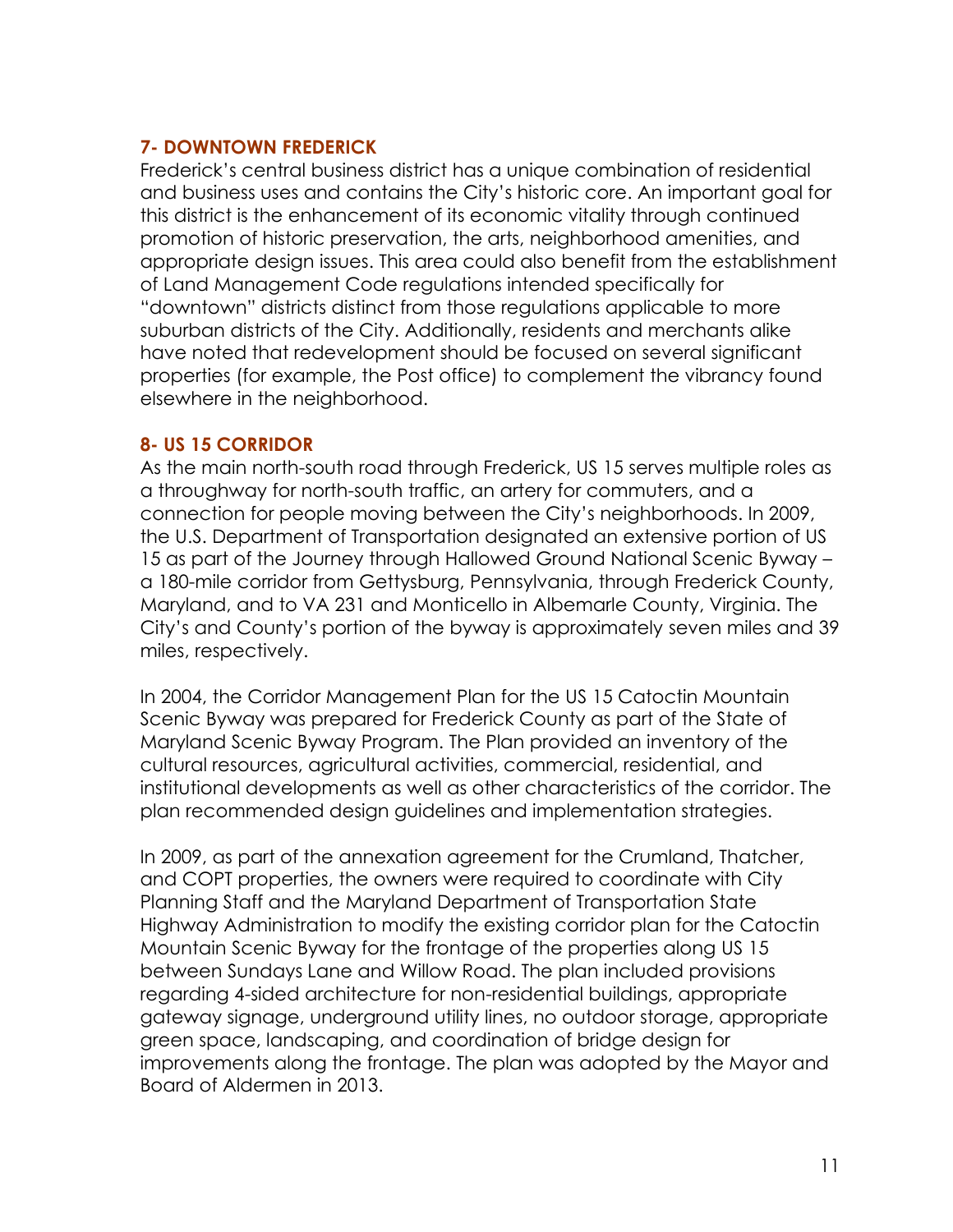This plan continues to recommend a small area plan for the US 15 corridor. The purpose of the plan is to ensure adjacent development is sensitive to the vistas of the region and integrates principles of the Journey through Hallowed Ground National Scenic Byway plan, as well as better manages access to US 15.

[Insert Small Area Plans Map]

### Annexation

In Maryland, the annexation process may be initiated either by a municipal legislature or by property owner petition. Annexations must conform to the requirements of Local Government Article, §4-401 - §4-416. The Code includes the following requirements:

- Annexed land must share a boundary with the annexing municipality;
- Property to be annexed cannot already be part of an existing municipality; and
- An annexation cannot create an "enclave" of unincorporated area.

A major challenge for the City is to annex new land while continuing to preserve the distinct character that makes the City attractive. Coordinating growth by balancing the geographic distribution of new households, jobs, and available infrastructure is important. Annexation contributes significantly to this effort.

### **Growth Projections**

Frederick has grown significantly in recent decades. The City's population nearly doubled between 1980 and 2000, from about 28,000 to 62,000. During the same period, the City added more than 9,000 households, increasing the total from 11,300 in 1980 to about 21,000 in 2000. According to the most recent United States Census estimates, the City's population in 2018 was 72,146 people in 26,987 households. The Metropolitan Washington Council of Governments (MWCOG) estimates that population will grow by 1.8%per year until 2030, bringing the total to 89,600 (in 35,200 households), before slowing to 0.3% per year until 2045, when Frederick will be home to 93,100 people (in 36,700 households).

[Insert COG Data from "Growth Trends: Cooperative Forecasting in Metropolitan Washington" (Fall 2018)] Create an infographic using data from Page 10 Households, Page 13 Population:

The City's job base is also expected to increase during the next 20 years. To reach the City's target of two jobs per household, jobs will need to grow at a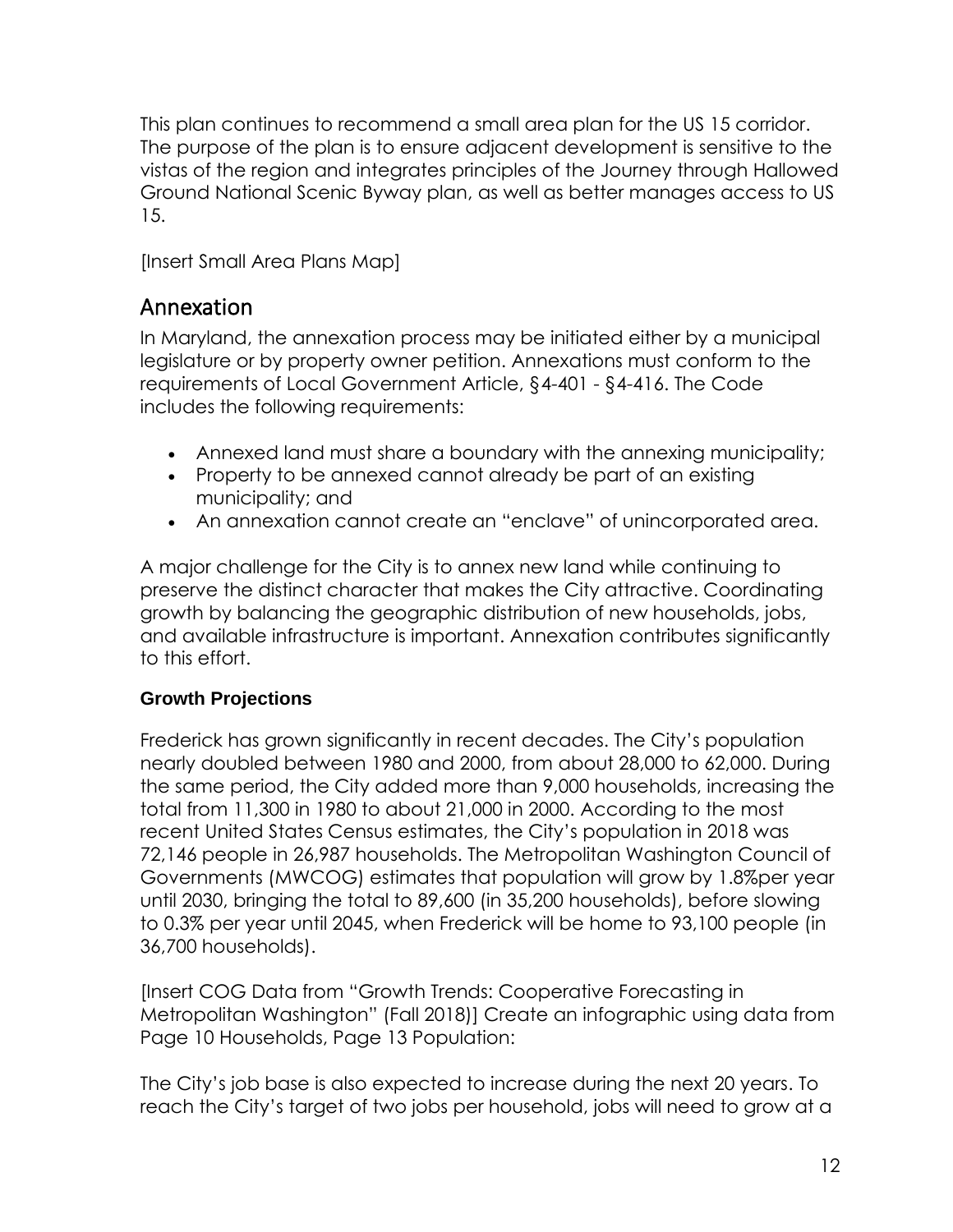rate of 2.9% per year over the next decade, from 48,381 in 2017 to 70,400 in 2030. The challenge for the City is to achieve this rate of growth while also paying appropriate attention to transportation and public utility capacity alongside community character.

In accordance with the 2004 and 2010 Comprehensive Plans, between 2008 and 2013 the City approved annexation petitions for 15 properties covering 1,504 acres, which resulted in entitlements for approximately 3,420 dwelling units, 944,100 square feet of commercial space, and 2,468,250 square feet of office space. Since the approval of those annexations, several revisions have taken place to the agreements and an additional annexation has been approved. Annexations since 2008 now constitute 1,891 acres, approximately 4,770 dwelling units, 1,049,100 square feet of commercial space, and 1,268,250 square feet of office space.

There is a high probability that the annexation agreements for lands that have not been fully developed will request further revisions that will alter the intent and possibly the value of the original proposal to the City. While revisions to annexation agreements may not seem to have a large impact when reviewed on case-by-case basis, the potential total increase to service cost and decrease to potential revenue to the City could have an enormous impact on Frederick's future fiscal health.

[Insert Annexation Revision Table]

### **Frederick County's Vision**

The land use policies of this Plan account for the visions of the County's Livable Frederick Master Plan, emphasizing the City of Frederick, known as the Central District, as one of two Primary Growth Sectors. Per the Livable Frederick Master Plan:

"The Central District includes areas in and around the City where future growth potential will be maximized through new development, redevelopment, and annexation, as well as areas outside of the city to the south in Ballenger Creek and South Frederick, including the South Frederick Triangle (the 85/355 Corridor). Emphasis for development is on strengthening places that support walkable, mixed-use, urban living, while retaining a sense of place."

The Central District of the Livable Frederick Master Plan is divided into the City of Frederick Growth Area and the County Growth Area. Generally, it is divided by Interstate 70, where the emphasis of future City redevelopment, infill, and greenfield development will occur to the north and County growth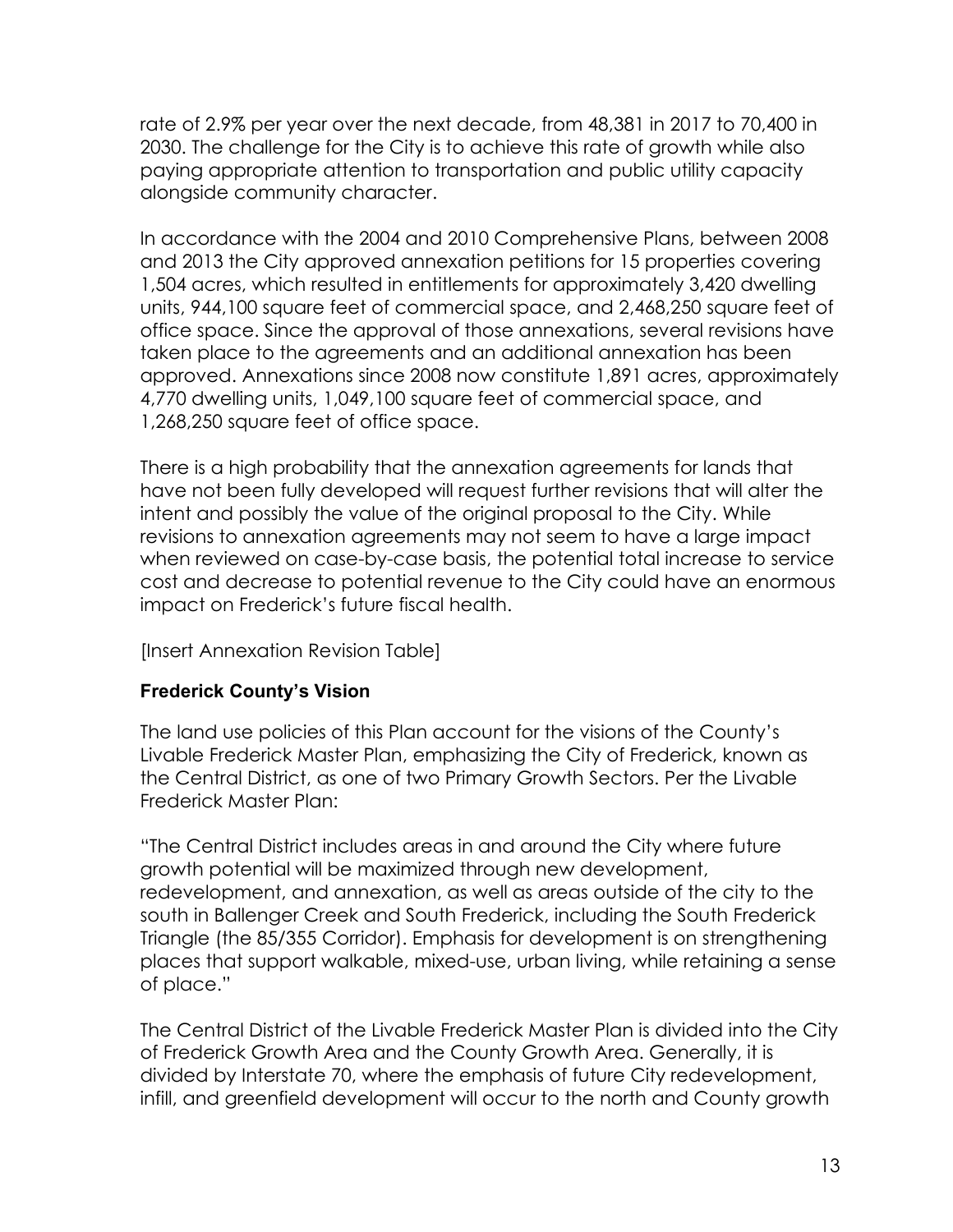will occur to the south. The Central District does anticipate limited greenfield development through annexation around the City and an expansion of the Ballenger Creek growth boundary.

Insert Livable Frederick Land Use Map and Central District Map

### **Growth Priorities**

This Comprehensive Plan update eliminates the delineation of a rigid future growth area of interest from the Land Use Map. Instead, it prioritizes infill and redevelopment opportunities within the existing municipal boundary and creates flexibility for future annexations. The flexibility is shown as a bubble surrounding the existing City boundary and fading out as it expands further away. The fade represents that annexations will be required to be contiguous with the city, and the priority that these annexations should be systematic. Contiguous growth should result in cohesive developments and annexations should not be considered valuable if the property lines are manipulated to create the appearance of contiguous growth or if the proposals do not provide for meaningful connections to the adjacent properties.

The purpose of the flexibility is to allow calculated growth by considering current market demand, capacity allowances, and sound planning techniques at the time the property owner petitions the City. The flexibility is not intended to arbitrarily annex properties for the purpose of speculation. Properties that petition for this reason should not be considered and the City should closely consider the change of value to previously annexed properties when an amendment to the annexation agreement is requested. The property owner always has the burden to convince the City that the annexation will be valuable to the welfare of the City.

Additionally, elimination of the boundary is not an indication that City growth through annexation is a priority. Far from it: to meet the fiscal goals of this Plan and land use goals of this Chapter, the City will need to encourage development and redevelopment where existing infrastructure can accommodate it. Annexations have the potential to decrease the demand for infill development and this is not a goal of the Plan. This adjustment is to allow the City to remain competitive for potential growth considering the rapid evolution of technology and the changing habits of society resulting from these advancements.

In regard to annexation for the purpose of residential dwelling units, the development pipeline should be considered when reviewing the petition to analyze the stock of approved, but unbuilt dwelling units. Prior to approving an annexation, the City should consider an acceptable ratio of approved,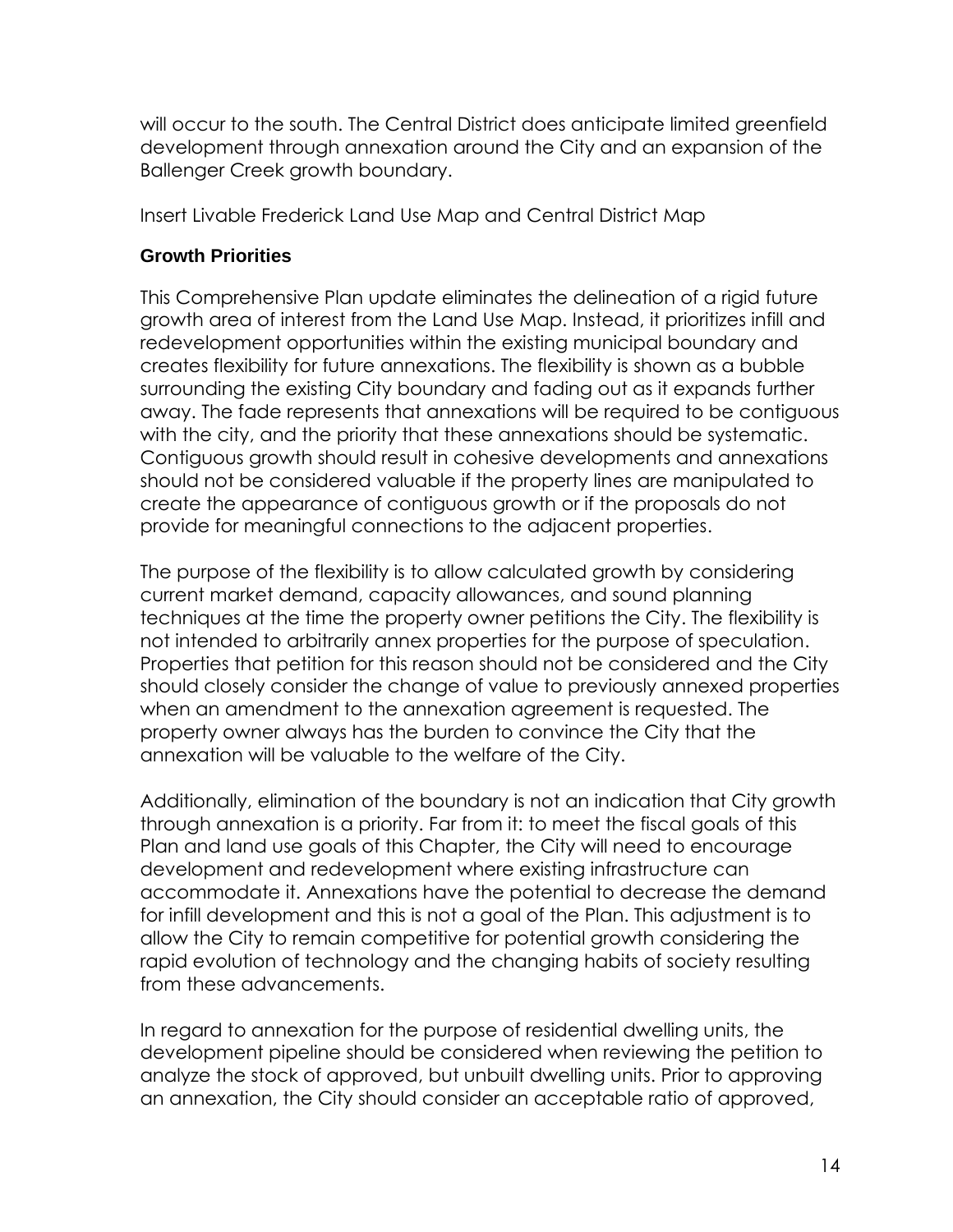but unbuilt dwelling units to ensure the pipeline is providing an adequate number of units to create a healthy market for the forecasted populations. Consideration should also be given to the time it takes for entitlement and construction to supply those units so that a newly annexed property can provide for the housing demand at the time the supply of existing approved, but unbuilt units diminish.

As part of this plan, it is recommended that the City considers accepting petitions to annex at the time when the newly annexed units will replenish the development pipeline. For example, using historical data one can assume that the current pipeline contains enough units to supply the population growth and housing demand in the City for 16.5 years. This estimate was calculated using the current pipeline supply of 7,733 units and the average building permits per year from 212-2018 of 466 units. As shown in the XXX diagram, the process to annex a property and supply a finished residential product to a consumer takes 5-10 years. Assuming the worst-case scenario of 10 years to deliver the first unit of an annexed property, the City should not consider an annexation petition for 6.5 years, or until 2026. Subsequent to 2026, the City should prioritize accepting petitions only during times when they will replenish the pipeline. Using a more conservative approach by taking the average building permits per year from 2000-2018, including both the recession 412 permits and the best-case scenario of building permit issuance, the City would not reasonably need an annexation for residential housing purposes for approximately 14 years.

[Insert Pipeline Data] [Insert Inventory infographic] Insert Infographic with calculation methodology] [Insert Development entitlement process infographic]

### **Benefits of Timed Annexations**

In the past, the City has reviewed and considered annexation petitions at the will of property owners. This policy is a major shift from historical practices, but it contains several benefits that will result in coordinated development efforts.

**Consolidated Review** – All property owners who wish to have their property annexed into the City must petition by a certain deadline that is appropriately advertised. Subsequent to the City accepting all petitions, staff, appointed commissioners and elected officials will have the benefit of reviewing all of the proposals in a consolidated and comprehensive manner. This will increase the efficiency of the review time and become a more predictable review process.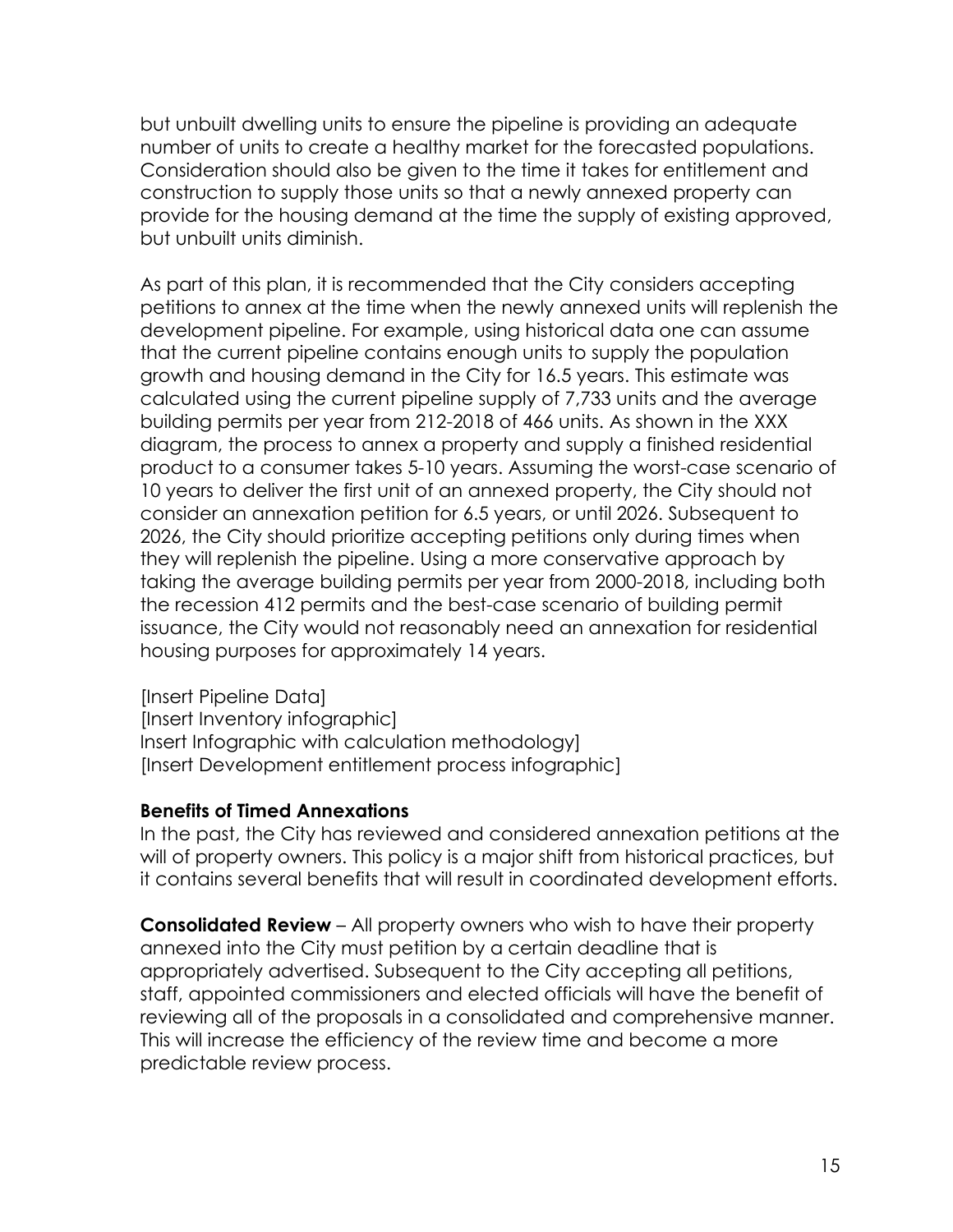**Competitive Process** – Reviewing all annexation petitions at scheduled times will allow the proposals to be evaluated and compared at the same time. This will encourage a development scenario with the most benefit to the City and to applicants and allow the City to determine what land will provide the most value. The value of annexations may be measured in several ways:

- The amount of financial return in terms of taxes generated by the new growth compared to the long-term maintenance and replacement costs of infrastructure the public is obligated to maintain.
- The degree to which the proposed land use s or mixture of uses provide inventory necessary to fulfill market demand.
- The degree to which the design concept for the annexed land provides value to existing and future residents.
- The degree to which the annexation implements the elements of the Comprehensive Plan.

**Collaborative Petitions** – The process of accepting petitions at predetermined times may result in property owners cooperating with each other to deliver quality annexation packages. Rather than continually accepting petitions for annexations on a case-by-case basis in all areas surrounding the City, the proposals may result in combined land areas for more efficient design, infrastructure cost-sharing and increased value to the City. Collaborative efforts may provide more advantages to the City and could be favored during the review process.

**Capacity Analysis** – The ability to predict and evaluate public service needs and costs may be the greatest benefit of reviewing annexation petitions at the same time. Rather than reviewing annexations case-by-case at the request of the property owners in all areas surrounding the City, the City is in a position to accept new lands while ensuring public services are consolidated for efficiency and that there is adequate capacity for the new growth. This includes considering the increased demand for water, sewer, and road capacity for new development and the verification that it will not put undue stress on police resources. In some cases, the City must coordinate with the County (relative to the new development) for the increased water and sewer capacity and confirm that there will be sufficient capacity for schools and other services such as fire and rescue and libraries. Proximity to parks and other community amenities are also to be considered.

[Insert public service responsibilities infographic]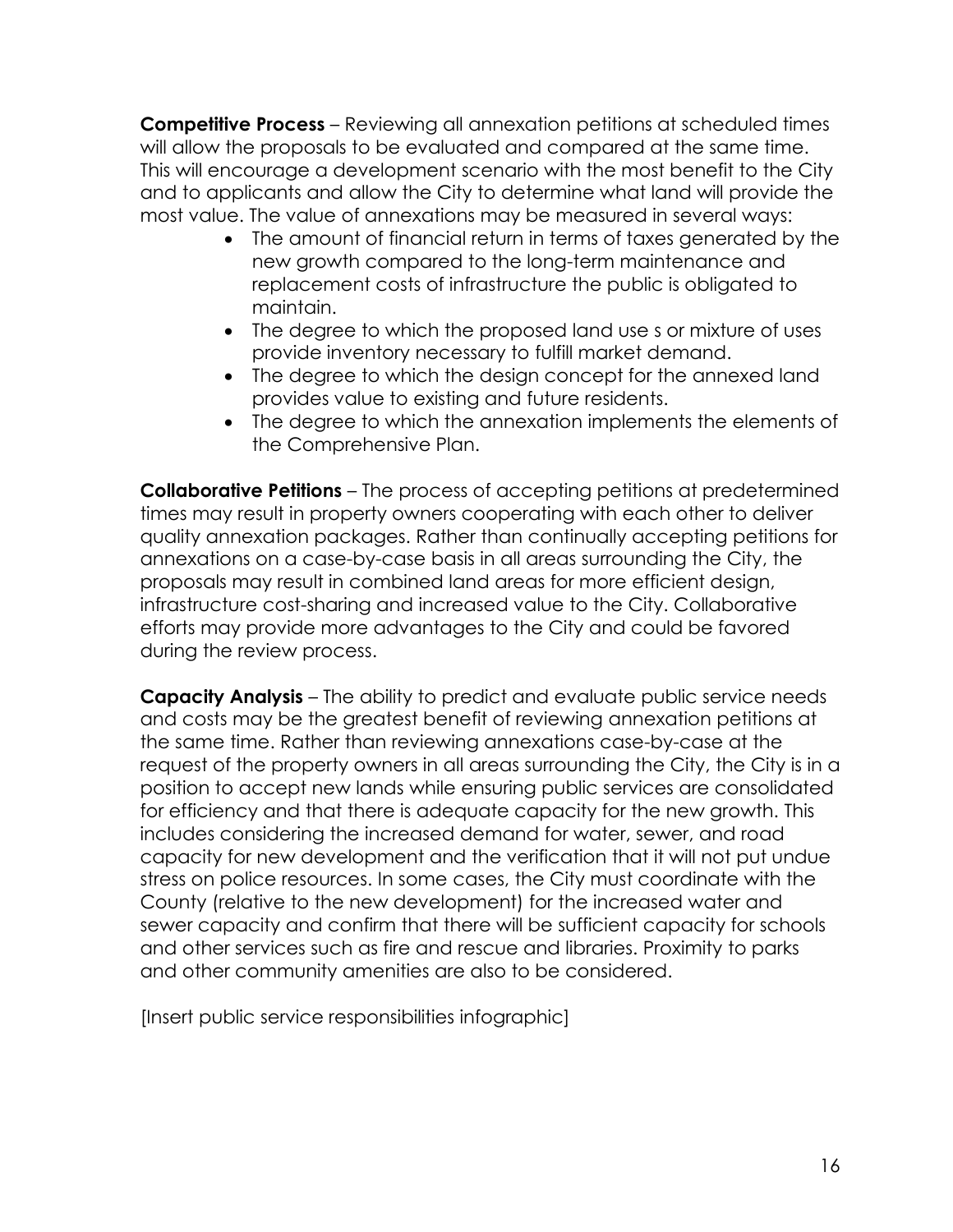### Development Pipeline

The timing of accepting annexation petitions relies on an accurate development pipeline. The data used to estimate the inventory depends on the estimated population growth, the average housing units permitted per year and the pipeline of approved, but unbuilt units. This methodology is sound and reliable, but the assumptions may not accurately portray the number of housing units that are available in the City for several reasons:

**Construction Timing** – The traditional pipeline subtracts the number of building permits issued from the number of dwelling units approved, leaving all entitled units that have not received building permits and available for future population growth. The units that are under construction or available for sale are not accounted for in the traditional pipeline and may not be occupied. This may skew the assumption by underestimating the units available and not occupied by the current population.

**Subdivision Phasing** – Large subdivisions are often required to phase the development to ensure that public facilities and the necessary infrastructure is constructed for the new residents. The construction of parks and/or public facilities takes time and this is not accounted for when assuming the traditional pipeline. Because of the timing of phasing obligations, the units in the traditional pipeline may be overestimated because they cannot be immediately developed.

**Static Projects** – There are several subdivisions that have received the necessary entitlements but have not applied for building permits for various reasons. These units appear to be available for the projected population; however, they may not be developed per the approved plans. These projects may provide an overestimation of available units. [Insert assumed static project list]

**Minor subdivisions and vacant lots** – Individually, minor subdivisions consisting of five or fewer lots do not significantly impact the pipeline and are not tracked. Likewise, 1,146 vacant lots of record have the potential for new residential dwelling units with building permit application. One reason they are not tracked is because entitlement and construction usually happen quickly and would not provide a meaningful impact on the data. As such, the potential availability of these units provides an underestimation of the traditional pipeline.

[Insert pipeline scenario Infographic]

Flexible to Unknown Opportunities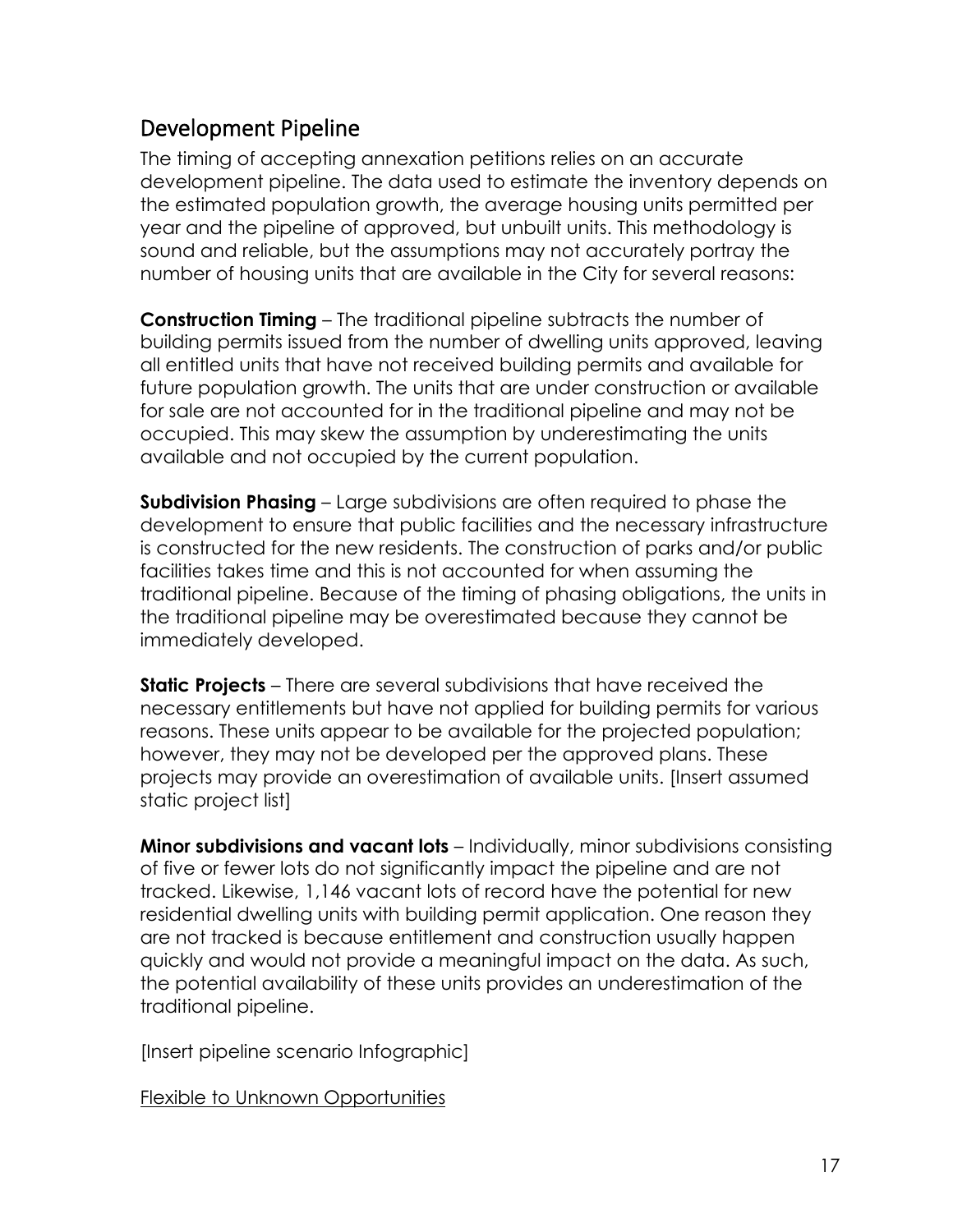With a timed and calculated approach to annexations, the City will remain positioned for the unknown. The annexation policy assumes that the demand for housing is consistent with the average population growth and average building permit applications. The City has a stable employment sector and that contributes to the regularity of growth. It may be necessary for the Mayor and Board to initiate the annexation petition process prior to the predetermined time if major employers are expected in the region. Big companies impact the dynamics of the housing market; therefore, the City should be quick to respond to ensure adequate housing opportunities for the influx of workers if this occurs.

Insert Land Use Map

Insert Land Use Allocation Table (Parcels, Acres, Percentage)

## Land Use Map

The Land Use Policy Map is intended to be used in coordination with the policies of this Plan, which provides guidance on potential development uses in desired locations. In combination with policy recommendations of this plan, the Future Land Use Map indicates the intended distribution and intensity of land uses over the next 10-20 years to achieve the following objectives:

- Provide predictability and transparency of future growth and land use decisions;
- Further the goals of the City of Frederick CommUNITY 2030 Strategic Plan;
- Incorporate recommended land uses from previously adopted small area plans;
- Ensure compatibility with Frederick County's Livable Frederick Master Plan;
- Capture the City's vision and themes as described in the Introductory Chapter of this Plan; and,
- Create the framework for the future urban form and development.

The last major shift to the City's land use and growth vision occurred when the 2004 Comprehensive Plan was adopted with the Expanding Horizons growth scenario. At that time the population forecast for 2030 was projected to be 104,000 people and it was necessary to expand the City's boundaries through annexation to become a regional employment and residential center.

After a campaign of 10 annexation petitions, the City adopted the 2010 Comprehensive Plan based on public input and growth trends. That Plan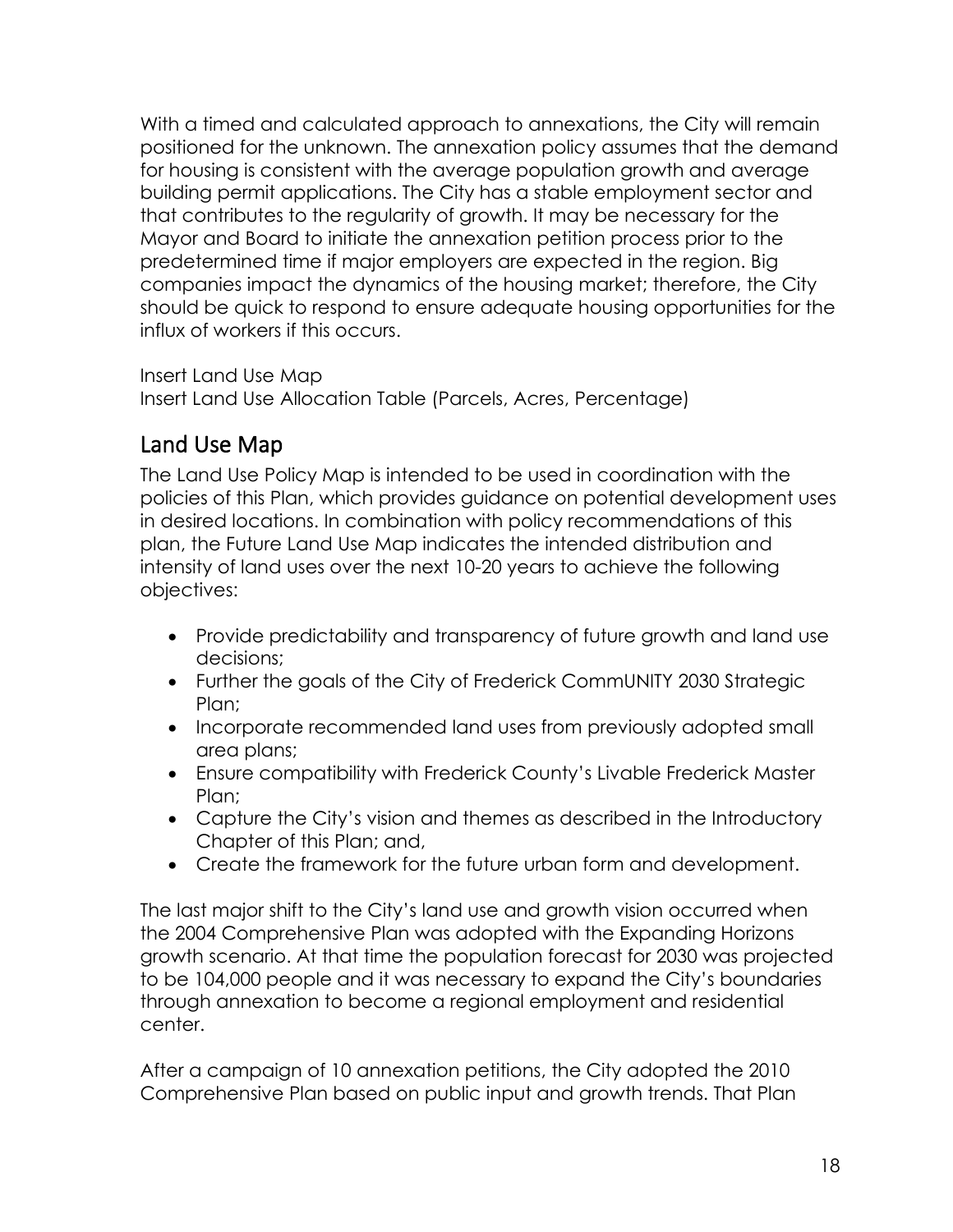focused on similar land use opportunities as the 2004 Plan, but with a less aggressive approach to expanding the City's boundaries. Frederick had already annexed enough property with plans to become a regional employment and residential center as envisioned in the 2004 plan. Subsequent to the 2010 Plan, the City annexed six additional properties, consisting of 1,093 additional acres and 2,578 dwelling units.

The responses to the 2020 Comprehensive Plan questionnaire revealed that the participants overwhelmingly valued infill and redevelopment, preferred new residential development at all densities and desired mixed-use development for new annexations.

 $[insert Q.11, Q.17, Q.18$  survey results]

Similar to the 2010 Comprehensive Plan, this update recommends the Land Use Map is layered in three different tiers to prioritize growth and development:

### **First Tier Growth: Infill and Redevelopment Opportunities**

First-tier growth concentrates on improving and growing the character that makes Frederick special. It allows the City to focus more of its resources in already developed areas rather than spreading these resources beyond existing City boundaries. The majority of growth should take place where existing and easily updated infrastructure is available. These locations are predominately adjacent to Downtown and include redevelopment areas such as the East Street Corridor, Golden Mile (West Patrick Street), Jefferson Street, Rosemont Avenue, and Oppossumtown Pike.

Redevelopment projects face barriers such as increasing land values, higher development costs, and site constraints. Considering these challenges, it is likely that a significant percentage of the City's first-tier growth will be in the form of new development on many of the City's vacant lots shown in Table 1 of this chapter. The City should consider supporting the development of these infill sites by applying updated development regulations that allow greater flexibility of building type and layout while at the same time ensuring compatibility with adjacent areas.

### **Second-Tier Growth: Initial Growth Area**

Second-tier growth describes development in the initial growth area outside of the current City boundary where the City will encourage growth in the short term. The second-tier areas are generally contiguous to developed areas and are locations that can easily be served by City utilities. This tier was determined by the Potomac River Water Supply Agreement (PRWSA) and its boundaries were established in coordination with Frederick County. The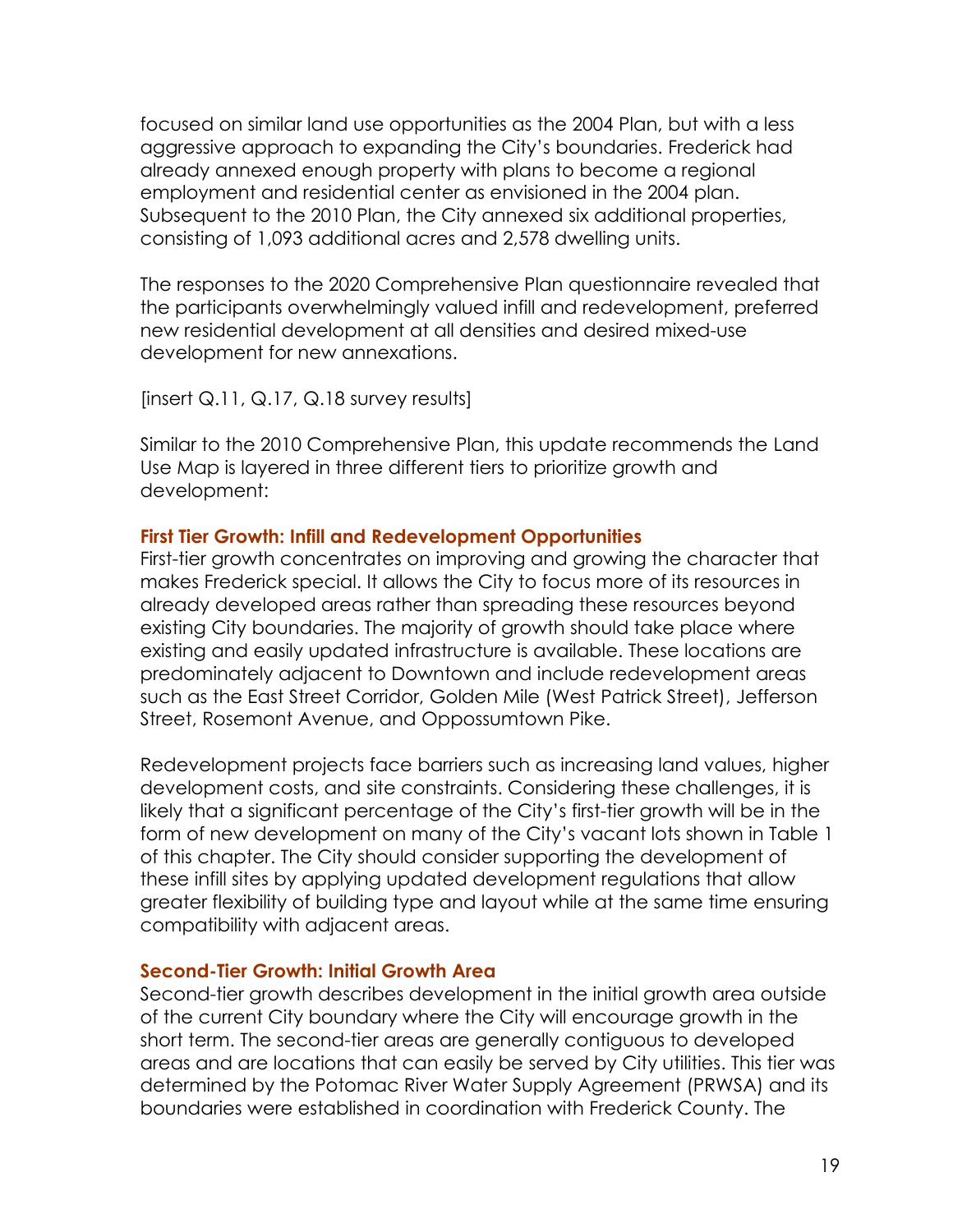intent of the second-tier boundary is to ensure the efficient provision of services and to allow the City to develop in phases to preclude "sprawl-type" development.

Development within the second tier is expected to support a compact development pattern, to allow for pedestrian accessibility, and to demonstrate that the City can recover both the capital and service demand costs associated with development. Second-tier developments would also be expected to be compatible with existing development, and to demonstrate a compelling community benefit.

The use of first and second tiers is on the map is for illustrative purposes and is generally contained by the PRWSA boundary. Boundaries can be adjusted at any time to meet the City's growth needs.

### **Third Tier Growth: 2040 and Beyond**

Third-tier growth describes the potential levels of development outside the initial growth area that would be considered premature until substantial development has occurred within the growth area boundary. As described above, most of the lands in this tier would need to be annexed into the City, as such, the City must remain flexible in the direction and area of growth however expand in a timed and calculated manner. When considering growth into Tier III, the City must contemplate current service (water, sewer, roads, police, trash, and other services) and if the benefits of the annexation are greater than preserving that capacity for development in the Tier I and Tier II areas.

### **[Insert Build Out Projections Table]**

**[Insert Map of MALPF lands] [Insert dialogue about the inability to annex and potential enclaves]**

*The land use goals of this plan provide guidance to focus development close to existing developed areas; accommodate density while respecting desired neighborhood character; create vibrant, new walkable neighborhoods; reduce autodependency; increase transit, biking and*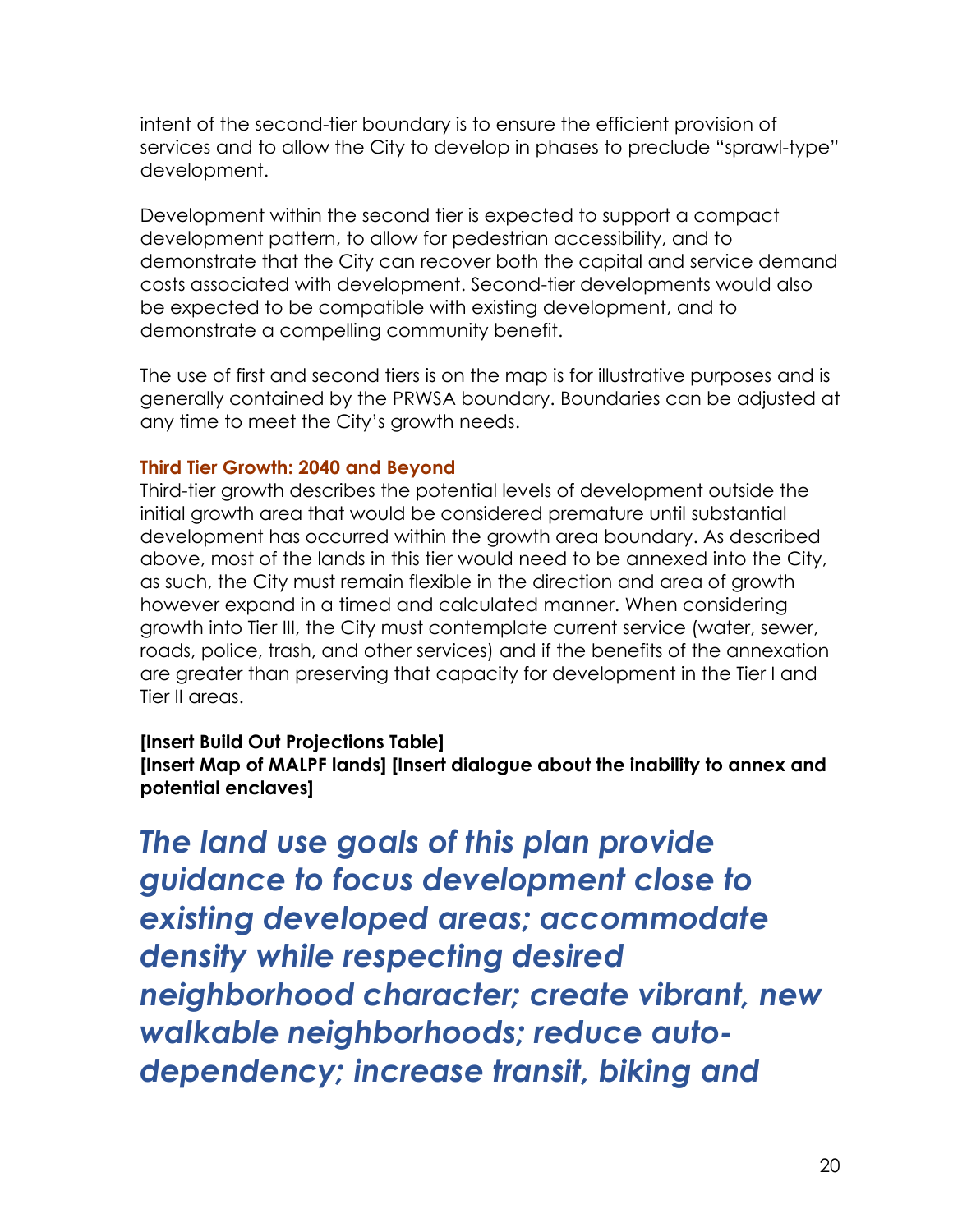# *walking options, provide usable open space; increase mixed-use development; focus development within designated centers and corridors.*

### **Future Land Uses**

### **[This section replaces Land Use Table]**

The Future Land Use Map builds upon the City's existing land use patterns and provides a general guide for development decisions. The Map contains Land Use Categories which are color-coded to express the public policy on future land uses throughout the City.

The Future Land Use Map is a generalized depiction of the intended land uses for the next 10-20 years. It does not reflect the current uses, although in many cases future uses in an area may be the same as those existing today. The Future Land Use Map is not a zoning map; it does not establish density, dimensional or other required development regulations or entitlement opportunities. Its purpose is to recommend a range of uses, densities, and intensities to guide future zoning decisions. The City values the existing residences and businesses and its intention is not to portray the City's desire to exclude or isolate our valued property owners. The intent of this map is not to initiate a comprehensive rezoning process unless an individual property owner or a group of property owners request consideration of a land use reclassification and subsequent zoning amendment during the comprehensive planning process.

[Insert Bumpout regarding evaluating zoning proposals to ensure they are consistent with the comp plan]

### **Residential Categories: [the density of all residential categories has increased approximately 50%]**

Moderate Density Residential (6-8 units per acre)

This category applies to the older neighborhoods, primarily constructed from the early 1900s to the 1960s. It also includes newer small lot subdivisions. Single-family dwelling units should be encouraged to have accessory apartments or detached dwelling units. Other housing types including townhouses, duplexes, and multi-family dwellings would be consistent with this designation as long as the density is consistent, and they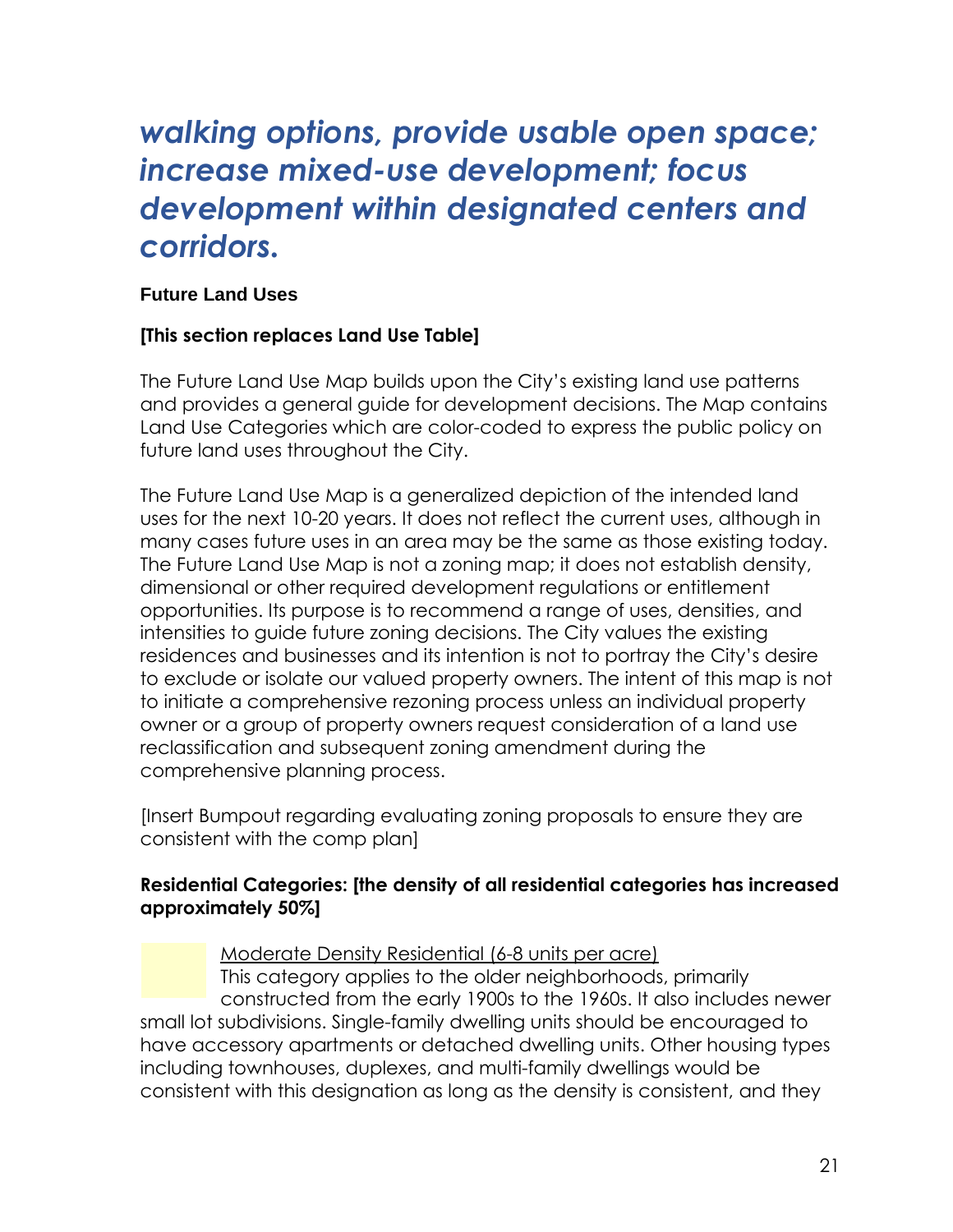are sensitively designed. Secondary uses accessory dwelling units, business use of the home and neighborhood-serving retail and services may also be appropriate.

Medium Density Residential (8-18 units per acre) This category primarily includes multifamily dwelling units. Singlefamily dwellings may not be appropriate in this category, however, if they are proposed, it should be encouraged to include accessory apartments or detached dwelling units. Secondary uses including neighborhood-serving retail and services may be appropriate.

High-Density Residential (18 or more units per acre) This category includes dense attached dwellings, apartments, and condominiums. Although this is a residential district, ground floor commercial/retail uses may be appropriate. Secondary uses including neighborhood-serving retail and services may be appropriate.

### **Mixed-Use Categories:**

### Community Mixed Use

This district is intended for planned development opportunities to create a synergy between a combination of uses including medium- and high-density residential and non-residential uses. Nonresidential uses may include office, employment, retail uses. The development must be designed and sited with appropriate mixture of residential and non-residential uses.

### Neighborhood Mixed Use

This category applies to neighborhood shopping centers and pedestrian-oriented retail districts. The service area for these districts is relatively small and usually includes uses such as neighborhood-sized grocery stores, personal services, restaurants, convenience stores, pharmacies, professional offices, and other uses that serve the immediate surrounding neighborhoods. Mixed-use projects including medium density residential over commercial is supported in this category.

### Downtown Mixed Use

This is a combination of uses, including residential and nonresidential uses. Non-residential uses may include office, employment, retail, and restaurants uses. The intent of this designation is to enhance and expand the downtown mixed-use area including the extensions of the historic gridded street pattern and the compact, mixed-use development with buildings oriented to the street as downtown infill and adjacent areas are redeveloped for new uses. Where residential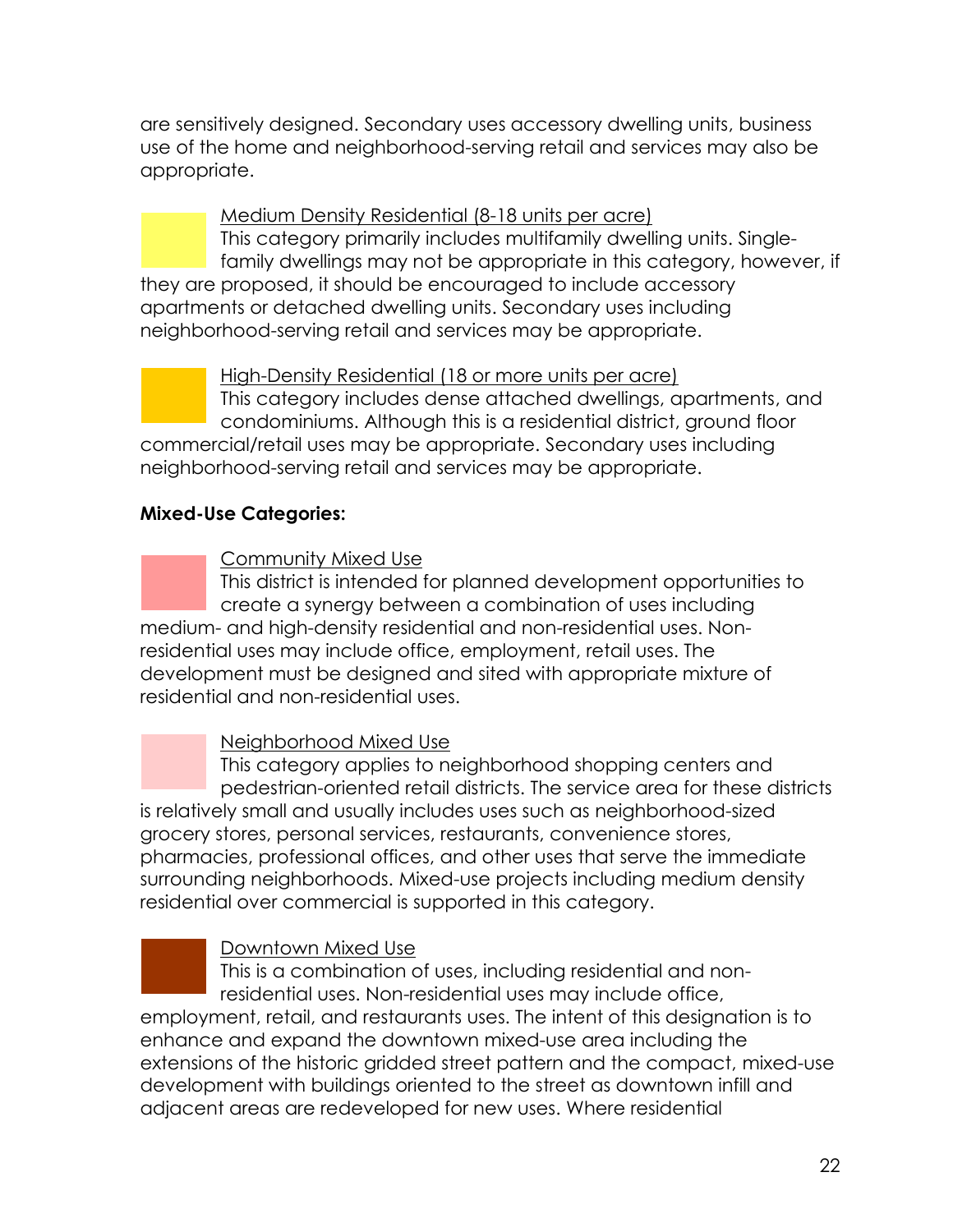development occurs, ground floor retail is encouraged, and minimum building heights may be applied to transit areas.

Corridor Mixed Use

This category applies to shopping centers and retail districts. Development intensities should be higher than the Neighborhood Mixed Use designation with taller buildings and higher densities. Where residential development occurs, ground floor retail is encouraged, and minimum building heights may be applied to transit areas. Typical commercial uses include large grocery stores, retail stores, department stores, banks, offices, restaurants, movie theatres, hotels, and other regional type commercial uses.

Industrial Mixed Use:

This category applies to properties that have contained industrial uses within proximity to downtown. This designation provides for a variety of employment facilities including office, technology and light industrial activities. It also encourages the inclusion of ancillary uses such as retail sales, restaurants and other commercial and professional business uses. Medium and high density residential as well as live-work spaces are appropriate.

### **Employment Categories**:

Business Park:

The intent of this designation is to preserve high-quality office and industry lands. Appropriate uses are higher intensity office; medical; research and development; and technology. This includes industrial, manufacturing/assembly, warehouse distribution, and data center uses. Ancillary commercial and convenience uses to serve the businesses and employees such as restaurants, banks and professional services are appropriate.

### **Public Categories**:



Open Space:

Public or private lands and/or facilities for the purpose of conservation, open space and recreation.

### **Special Areas**:



Density Enhancement Area:

All maximum density provisions have been removed from this area. The goal is to encourage higher population density near downtown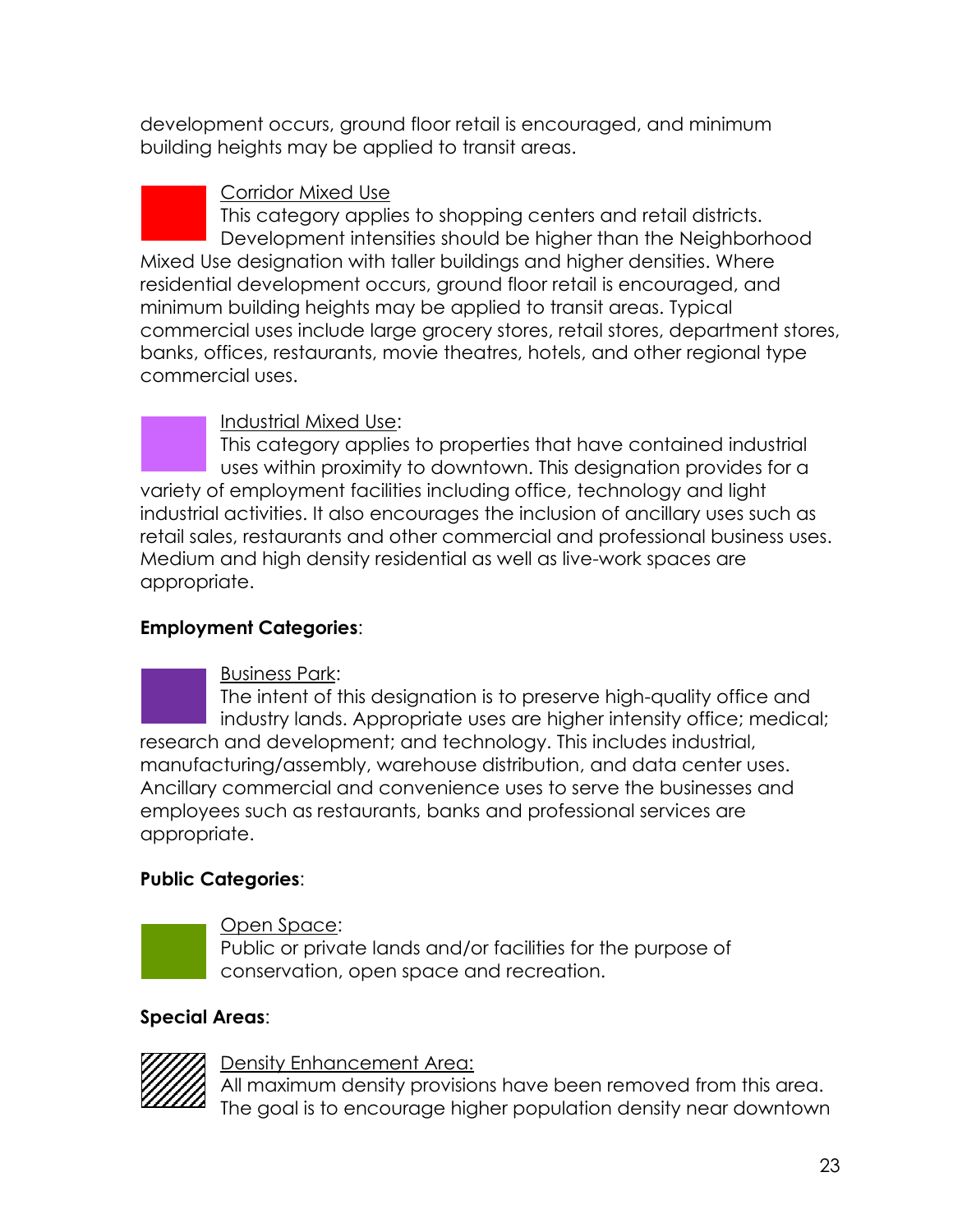where infrastructure and services can support the additional residents. This area is confined in areas around transit hubs and areas of anticipated redevelopment. For the most part, these areas contain large lots outside of the Historic Preservation Overlay so they can accommodate increased heights and densities above 75 units per acre without compromising the historic fabric of the City.

**[Insert Tier I, II, III Map] [Insert Land Use Map] [Insert Density Study Area]**

## **Land Use Policies and Implementation**

The following land use policies are intended to be general and to balance the competing interests of providing for growth and protecting the City's heritage. For example, the demand for minimizing sprawl should be balanced with the essential need to have land available for housing when needed.

### **Land Use Policy 1**

### **Encourage development and redevelopment to be compatible with the character of existing or planned development.**

- 1. Mitigate potential negative impacts through site design, including the location of facilities and access, building height, scale, and massing.
- 2. Support development patterns that facilitate the integration of residential and non-residential land uses and that are conducive to walking, bicycling, and transit use.
- 3. Maximum density should be removed in the Density Enhancement Area to increase population around transit hubs and areas in and adjacent to downtown.
- 4. Explore the elimination of single-family residential zoning districts to promote compact development.
- 5. Develop Land Management Code standards that address the integration of mixed uses into areas of new development and within existing neighborhoods.
- 6. Infill development should be promoted with increased density and a simpler process for accessory apartments and detached dwelling units.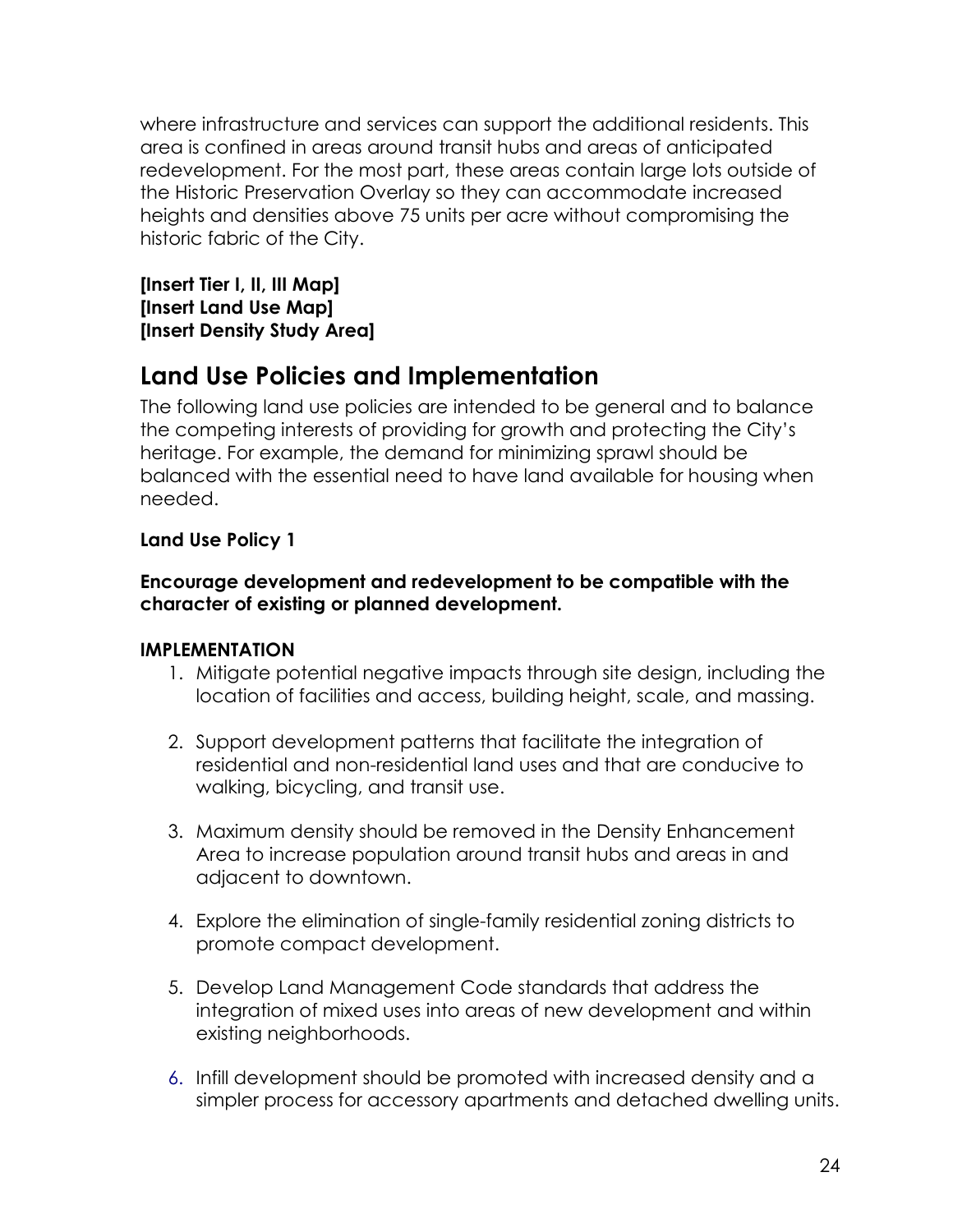- 7. Pursue the improvement and active use of habitually vacant and seriously deteriorated vacant properties throughout the City.
- 8. Support new housing types that are being demanded by the sharing economy, including housing such as accessory dwelling units, microunits, tiny homes, units that share common facilities, and other units that are not considered traditional.
- 9. Explore policies that allow all types of overnight accommodations in a manner that promotes tourism and preserves the character of neighborhoods.
- 10. Facilitate the consolidation of small commercial parcels along the commercial corridors.
- 11.Allow for the establishment of appropriate transitions between nearby commercial, industrial and residential uses.
- 12.Ensure that industrial land use areas are compatible, complementary and environmentally sensitive to the adjacent uses.
- 13.Promote mixed-use development that provides a range of services within a short distance of residences as a way to reduce vehicle miles traveled (VMT) per capita.
- 14.Require new development and redevelopment to provide pedestrian and vehicular connectivity between individual development sites to provide alternative means of access along corridors.
- 15.Support the implementation of the Golden Mile and East Street Corridor Small Area Plans.

### **Promote the Downtown by increasing the number of residents and supporting new and existing businesses.**

### **IMPLEMENTATION**

1. Support programs and incentives that encourage the adaptive reuse of historic properties.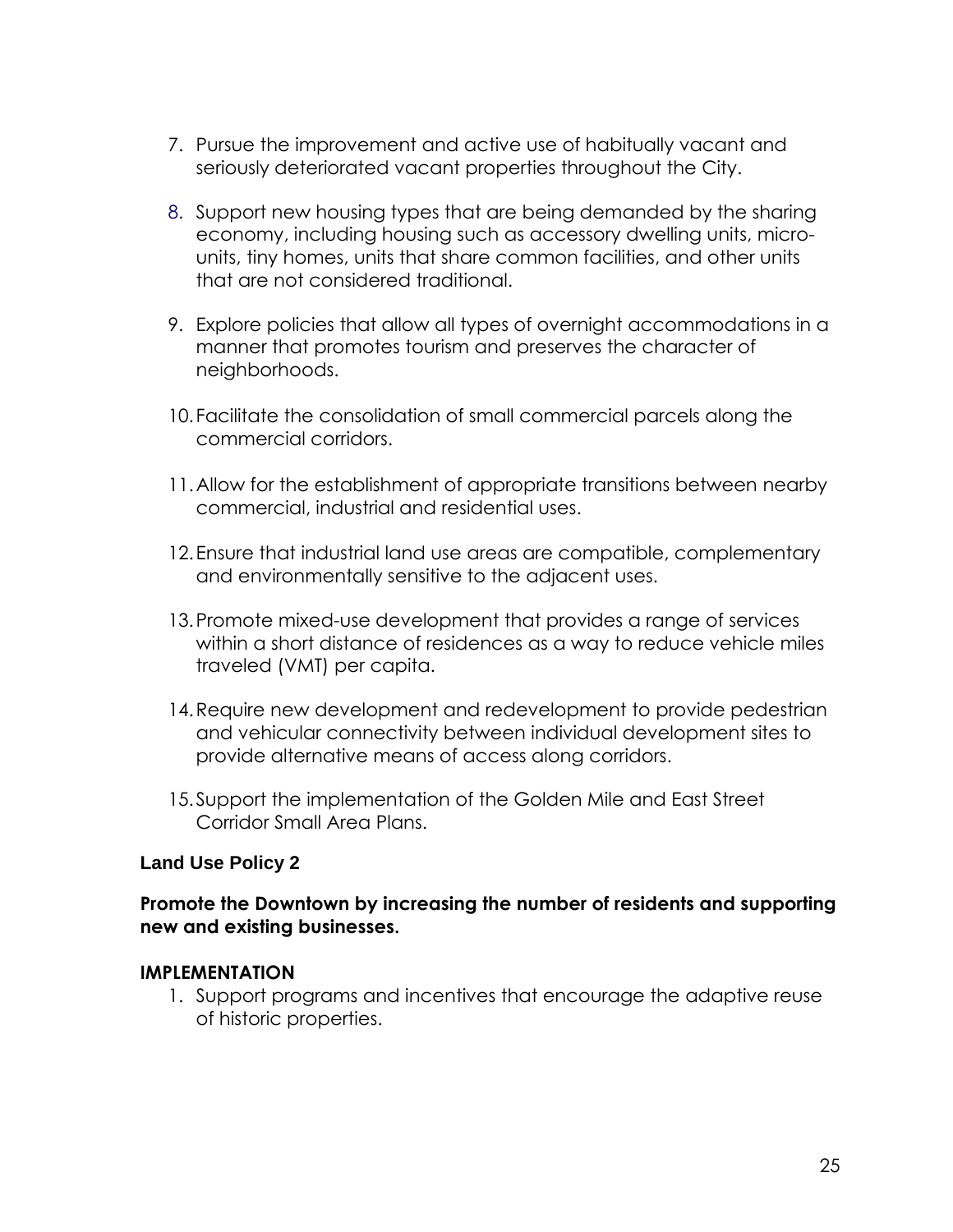- 2. Explore programs or policies to add flexibility to redevelopment or change of use in historic properties while maintaining the historic character as well as life safety codes as the priorities.
- 3. Review the APFO, all codes and regulations, and development fees to encourage redevelopment and infill development in Downtown.
- 4. Review and update the Carrol Creek Overlay (CCO) to maintain a high standard of development, increased residential density, and streamline the review process.

### **Promote new development that incorporates environmental resources as site amenities.**

### **IMPLEMENTATION**

1. Require Best Management Practices (BMP) in site design techniques to minimize the impact of urban land uses adjacent to various types of environmentally sensitive areas.

### **Land Use Policy 4**

### **Allow land uses that build upon regional and local economic assets.**

- 1. Develop uses that capitalize on the assets of Fort Detrick and Frederick's emerging leadership in the "MD 355/I-270 Technology Corridor" business area.
- 2. Coordinate land uses that capitalize on the transportation and economic development assets of Monocacy Boulevard.
- 3. Allow for airport-related uses in the vicinity of the Frederick Municipal Airport.
- 4. Acquire land identified by the Airport Master Plan, for the airport's longterm viability.
- 5. Flexibility should be given for unclassified land uses that create destinations for tourism, arts, and business.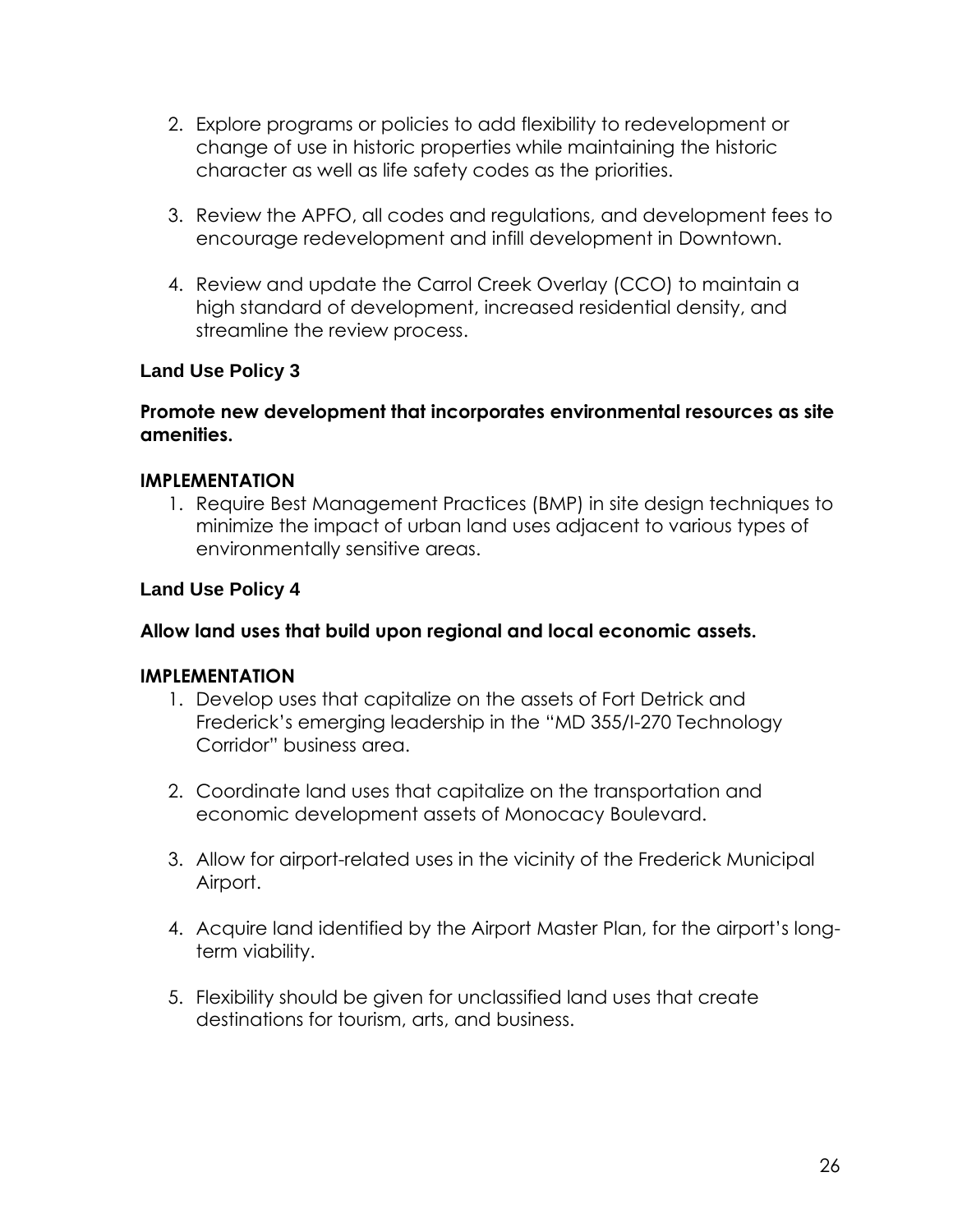### **Implement a City-wide land use pattern that supports the desired level of population and employment growth.**

### **IMPLEMENTATION**

- 1. Encourage a variety of land uses in order to maintain or exceed the City's jobs/housing ratio goal of two jobs for every household.
- 2. Provide for a mix of housing types so that an adequate amount of moderately priced housing is available for those employed within the City.

### **Land Use Policy 6**

### **Ensure that development is approved only if adequate community facilities exist.**

### **IMPLEMENTATION**

- 1. Ensure future development is phased to align with the City's Capital Improvement Plan.
- 2. In the development review process, ensure that developments contribute to the cost of community facilities and services such as schools; transportation; parks and recreation; public safety and emergency services; and libraries.
- 3. New development and redevelopment applications should provide for the construction of sustainable and energy-efficient public facilities and infrastructure according to applicable standards for such facilities.

### **Land Use Policy 7**

### **Maintain and improve an efficient and streamlined permitting process that is user-friendly and predictable.**

- 1. Consolidate land use categories to streamline and simplify infill and redevelopment.
- 2. Ensure the ordinance is organized logically, information is consolidated into matrices where appropriate, and discrepancies within the City's development regulations are addressed.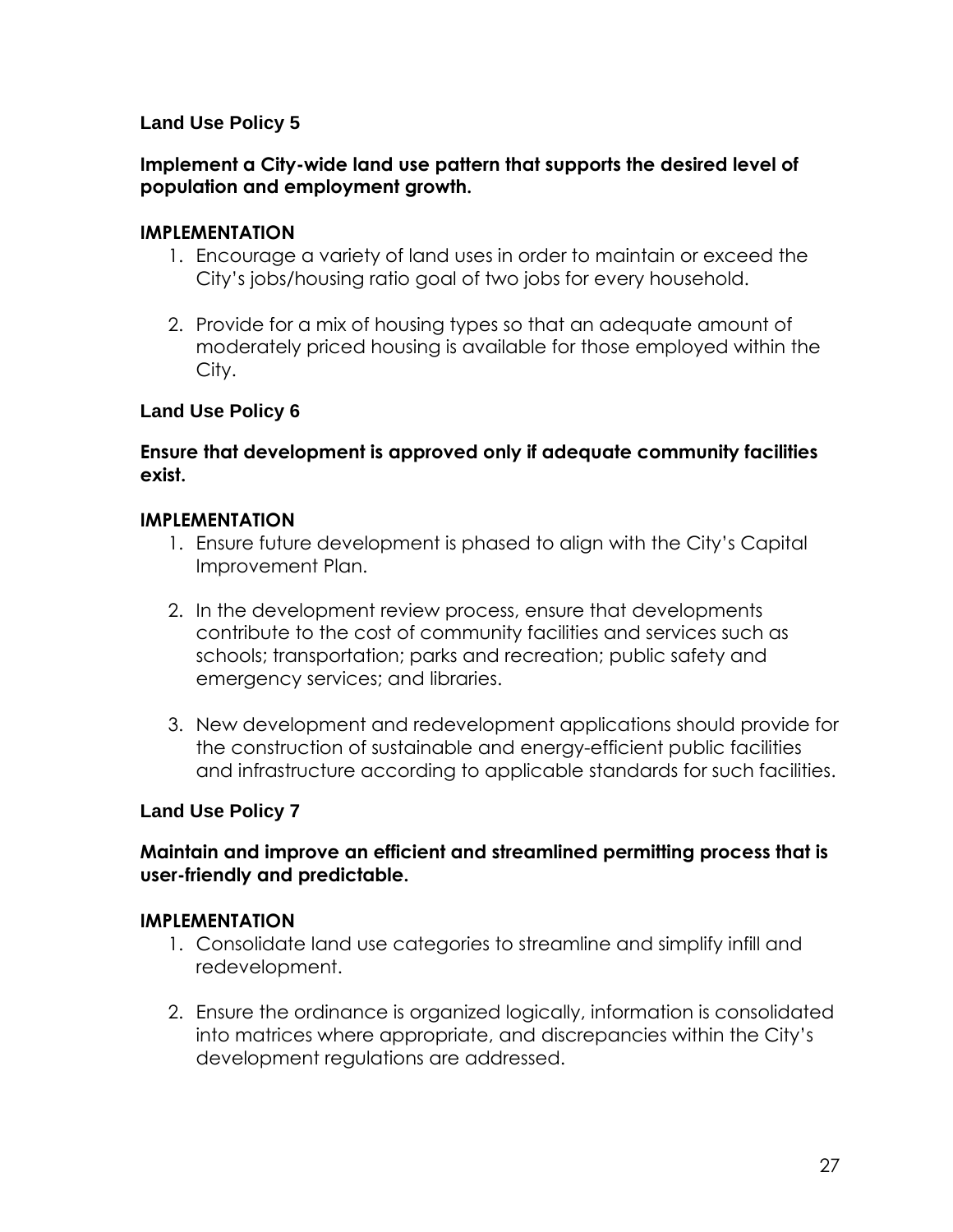- 3. Develop guidelines and manuals and minimize specificity in ordinances to help accommodate better-looking/living neighborhoods.
- 4. Provide documents and how-to guides to residents to help navigate City development and permitting.
- 5. Continue to work with community stakeholders to update and improve the Land Management Code and to identify improvements to the development review process.
- 6. Guide and regulate development in an efficient and streamlined manner using a process and regulations that are user-friendly and predictable.
- 7. Periodically review development regulations and revise as needed. A regular update of the City's regulations can promote high-quality development and new, flexible techniques that facilitate unique and innovative design.

**Maintain and continue to foster a relationship with Frederick County and surrounding jurisdictions, to reinforce the City's role as a regional center and support the common goals of the City and surrounding communities.** 

- 1. Continue to collaborate with Frederick County to ensure long-range planning efforts are compatible. The jurisdictions should be consistent in regards to annexation, transportation, water and sewer, school, natural resource protection, and park and recreation policies.
- 2. Continue to collaborate with Frederick County to forecast population, housing, and employment trends, and utilize forecasts for infrastructure planning, including planning for schools in the Frederick Region.
- 3. Work with Frederick County to support and enhance area tourism through the State's Heritage Area program and other similar programs.
- 4. Support Frederick County and the Sustainable Monocacy Commission in its efforts to balance growth with the preservation of the Monocacy River and its tributaries.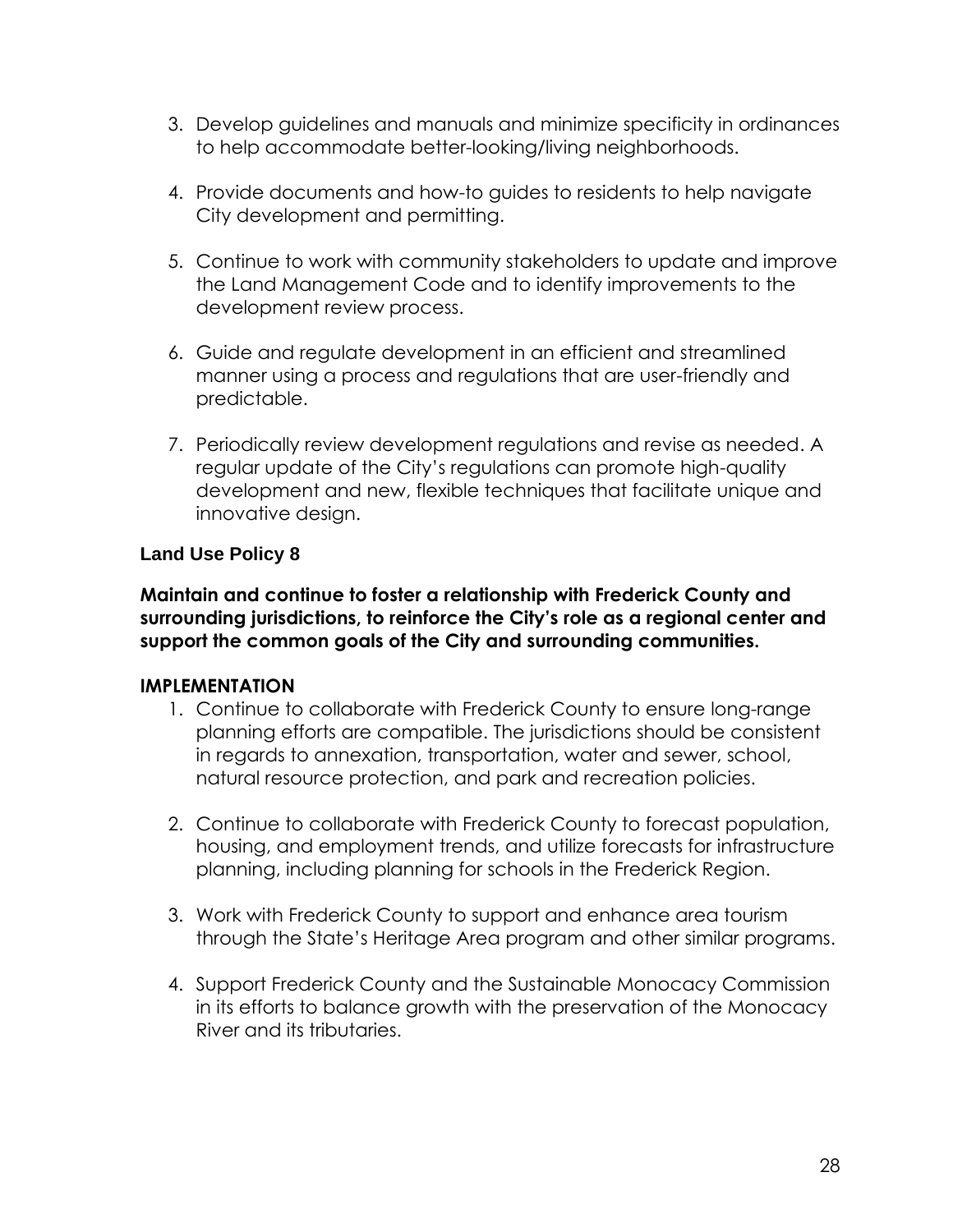### **Develop neighborhood or area plans that promote specific land use objectives and development guidance for the City's neighborhoods.**

- 1. Small Area Plans should include all areas of the City to provide connections between attracting uses, such as: from existing and future residential development to employment, shopping, and entertainment destinations, or from business areas to retail, etc.
- 2. The Small Area Plans should be implemented with the adoption of Form-Based Code Overlay Districts to ensure infill and redevelopments of commercial corridors are active, walkable environments.
- 3. Small Area Plans should incorporate the following design characteristics:
	- a. Inclusion of a variety of complementary land uses available to residents within a short walking distance through meaningful connections between parcels and neighborhoods.
	- b. Buildings and public spaces with a mixture of scale and massing consistent with structures located in the planning area.
	- c. Short and walkable neighborhood blocks.
	- d. Roadways adhere to planning policies of "complete streets" which focuses on safe access for all users (pedestrians, bicycles, transit, and autos) and preservation of neighborhoods.
	- e. Create community identities by highlighting their characteristics and features so they are preserved and enhanced.
- 4. Promote appropriate commercial development within or adjacent to the City's residential neighborhoods, with a flexible approach to encourage pedestrian-oriented development.
- 5. Encourage all uses that support the daily and weekly needs of residents, in locations where these services are insufficient.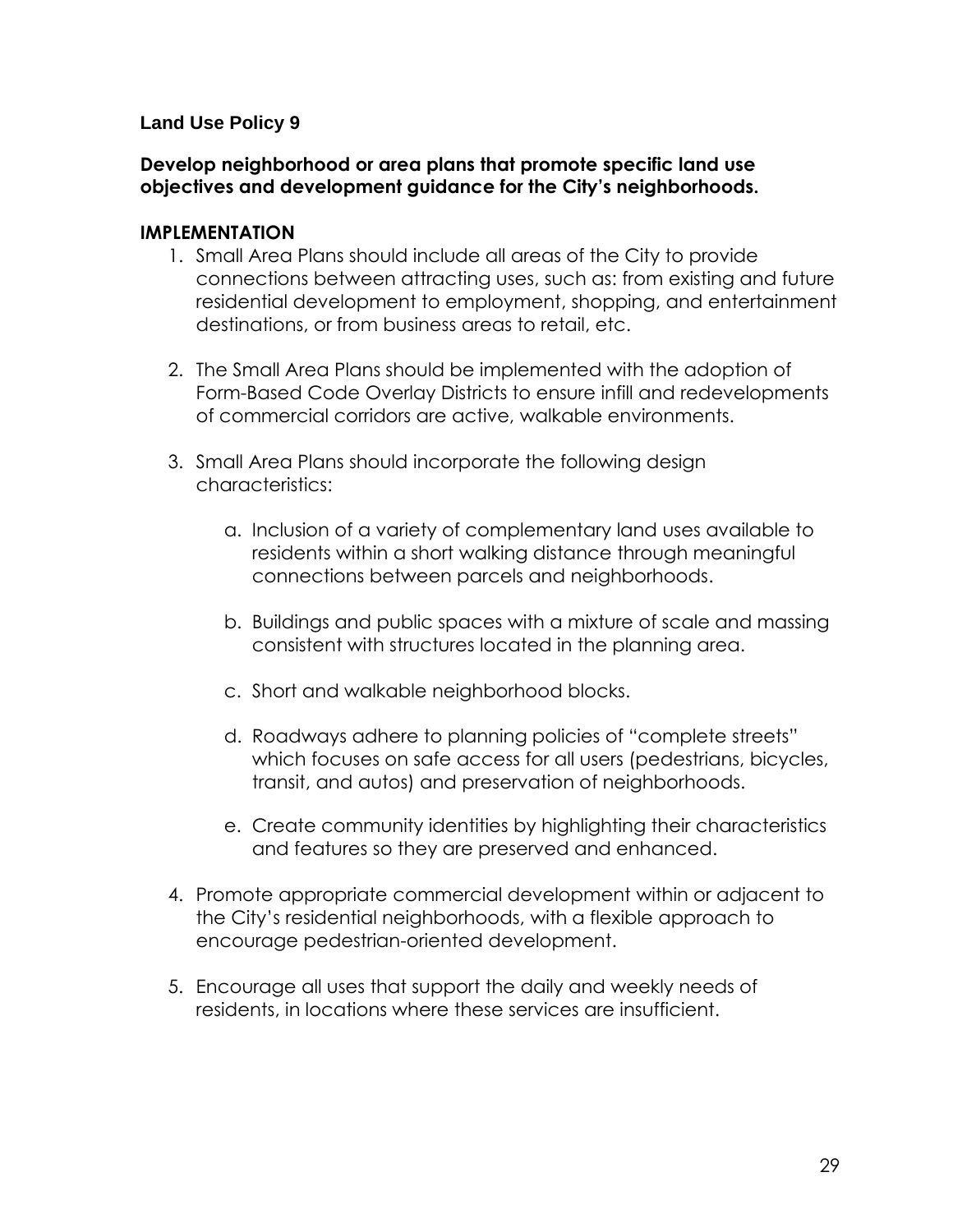**Accept annexations of unincorporated areas as the availability of adequate services is provided and the development pipeline demands new housing supply. [refer LU table 2 for annexation area information]**

### **IMPLEMENTATION**

- 1. Annexations should be considered in a timed and calculated manner to replenish the demand for housing stock.
- 2. Priority should be given to annexation petitions that consolidate development over several parcels, provide appropriate infrastructure mitigation, are connected to the City, and provide financial value to the City and intrinsic value to residents.
- 3. Annexations and the assignment of a zoning designation must be consistent with the recommendations of each chapter of this Comprehensive Plan.
- 4. Continue to require annexation petitions to provide an outline for extensions of services that includes an analysis of revenues to the City versus City expenditures.

### **Land Use Policy 11**

**Use the Comprehensive Plan text and maps to guide development decisions, assess land use development proposals, and to promote public health, safety, and welfare.** 

### **IMPLEMENTATION**

1. The Comprehensive Plan contains recommendations for development and preservation, including the appropriate location for various types of development, the general character of roads, and the extent of public water and sanitary sewer utilities. Several key maps supplement the Plan's text and provide its foundation. These maps are intended to be used jointly as well as in conjunction with the text of this Comprehensive Plan.

### **Land Use Policy 12**

**Enhance community identity and visual character by improving City gateways.**